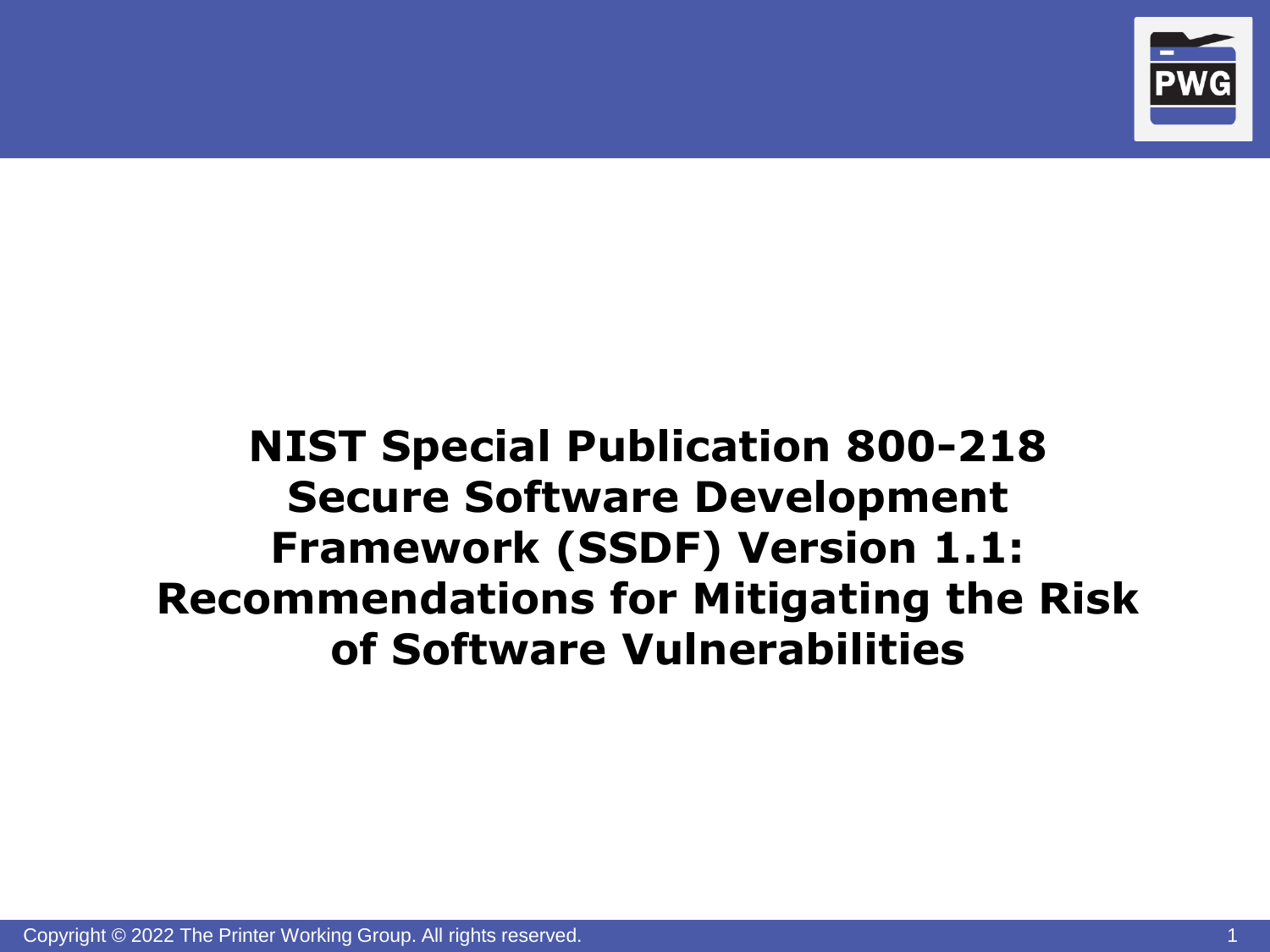# Executive Order on Improving the Nation's Cybersecurity



Issued May 12, 2021 by President Biden

One Key Areas Covered by this Executive Order: Enhancing Software Supply Chain Security

• Includes the requirement that NIST shall develop guidance that shall include standards, procedures, or criteria regarding:

Secure software development environments, including such actions as:

- using administratively separate build environments;
- auditing trust relationships;
- establishing multi-factor, risk-based authentication and conditional access across the enterprise;
- documenting and minimizing dependencies on enterprise products that are part of the environments used to develop, build, and edit software;
- employing encryption for data; and
- monitoring operations and alerts and responding to attempted and actual cyber incidents
- To respond to this requirement NIST created NIST Special Publication 800-218 Secure Software Development Framework (SSDF) Version 1.1: Recommendations for Mitigating the Risk of Software Vulnerabilities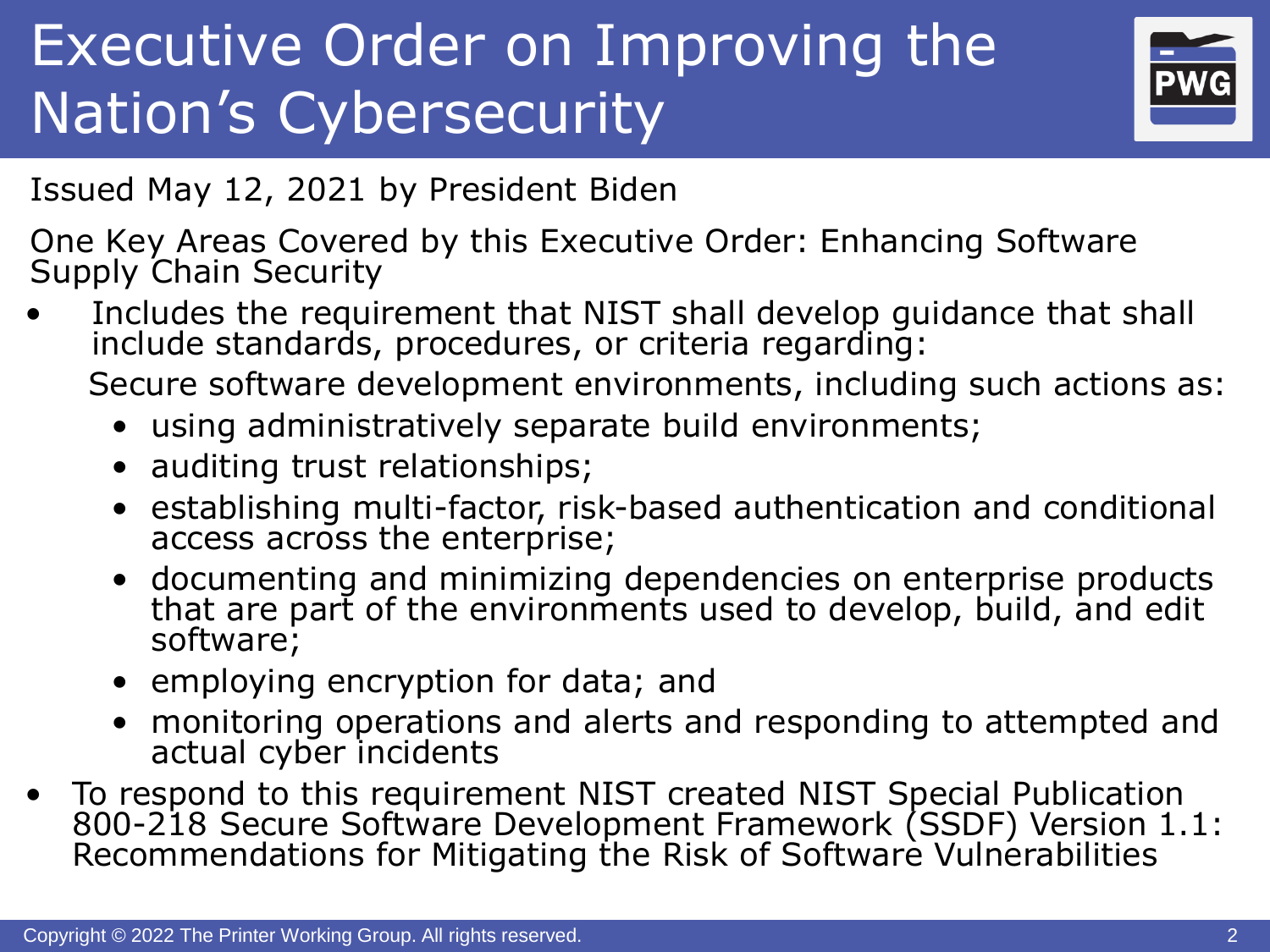

- Describes a set of high-level practices based on established standards, guidance, and secure software development practice documents. These practices, collectively called the Secure Software Development Framework (SSDF)
- Focus is on the outcomes of the practices rather than on the tools, techniques, and mechanisms to do so
- Defines only a high-level subset of what organizations may need to do, so organizations should consult the references and other resources for additional information on implementing the practices
	- Identifies secure software development practices but does not prescribe how to implement them
- Not all practices are applicable to all use cases; organizations should adopt a risk-based approach to determine what practices are relevant, appropriate, and effective to mitigate the threats to their software development practices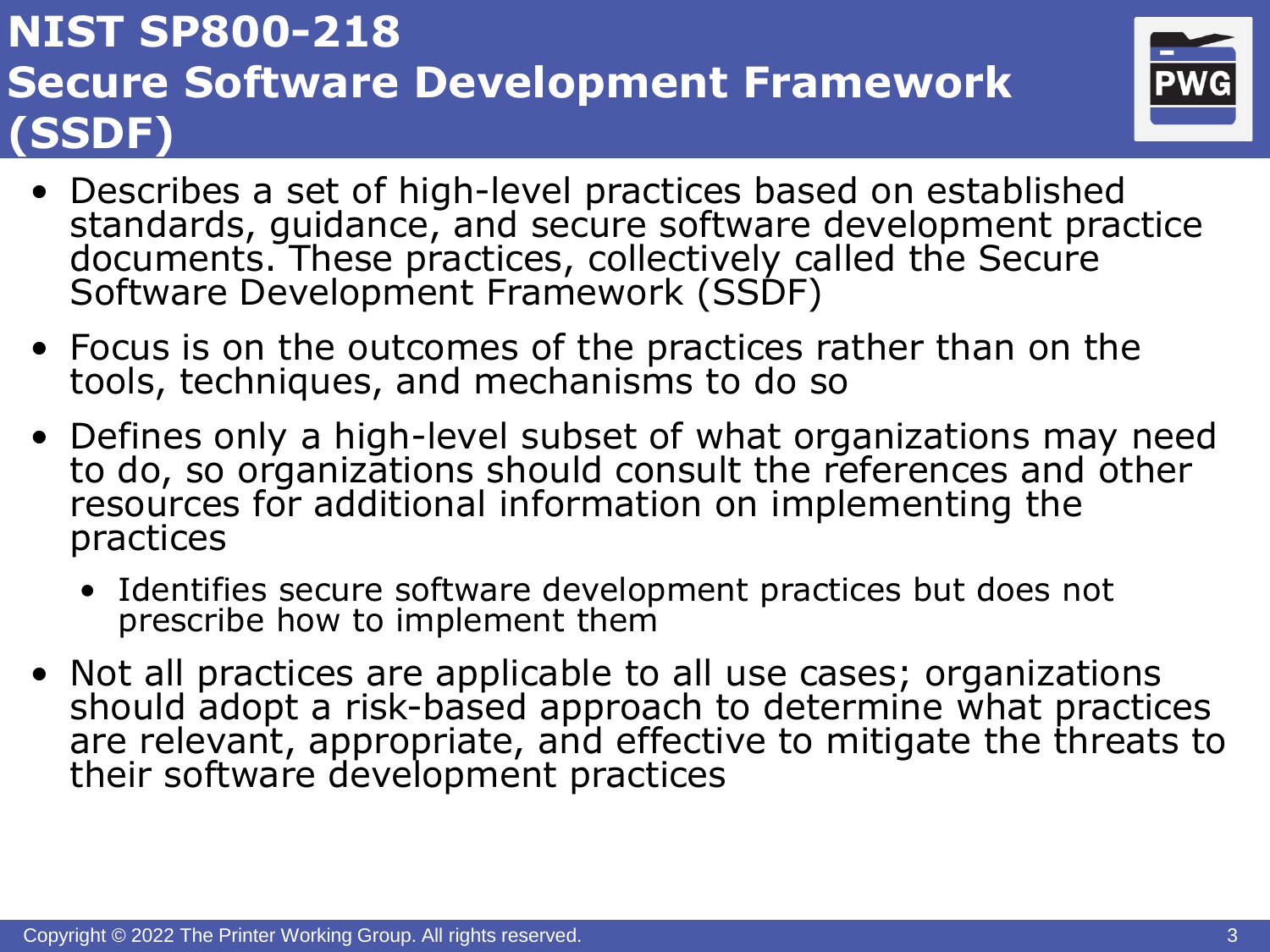

- Recommended practices are based on established secure software development practice documents
- Practices are organized into four groups:
	- **Prepare the Organization (PO):** Organizations should ensure that their people, processes, and technology are prepared to perform secure software development at the organization level.
	- **Protect the Software (PS):** Organizations should protect all components of their software from tampering and unauthorized access.
	- **Produce Well-Secured Software (PW):** Organizations should produce well-secured software with minimal security vulnerabilities in its releases.
	- **Respond to Vulnerabilities (RV):** Organizations should identify residual vulnerabilities in their software releases and respond appropriately to address those vulnerabilities and prevent similar ones from occurring in the future.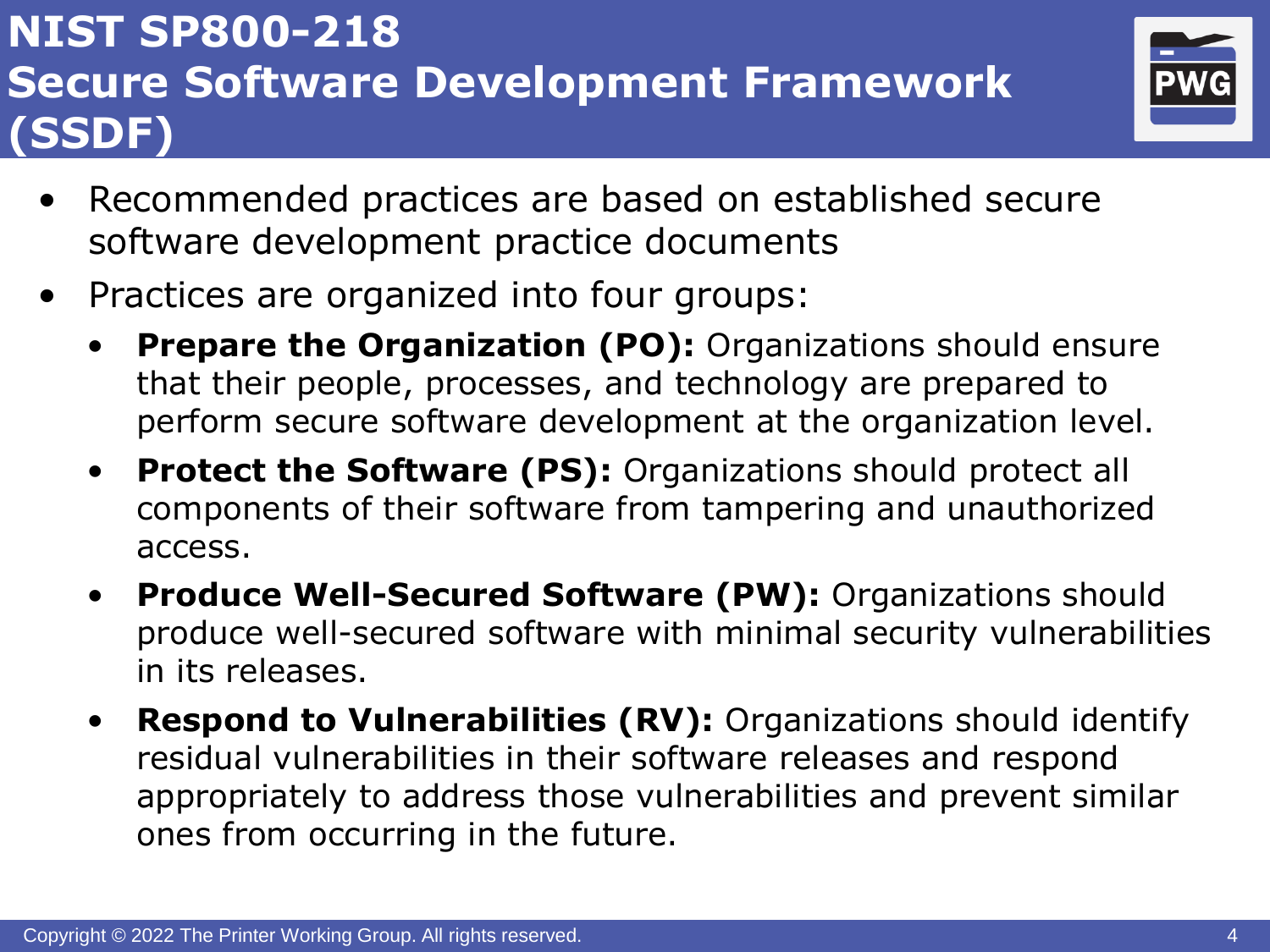

- Each practice definition includes the following elements:
	- **Practice:** The name of the practice and a unique identifier, followed by a brief explanation of what the practice is and why it is beneficial
	- **Tasks:** One or more actions that may be needed to perform a practice
	- **Notional Implementation Examples:** One or more notional examples of types of tools, processes, or other methods that could be used to help implement a task. No examples or combination of examples are required, and the stated examples are not the only feasible options. Some examples may not be applicable to certain organizations and situations.
	- **References:** Pointers to one or more established secure development practice documents and their mappings to a particular task. Not all references will apply to all instances of software development.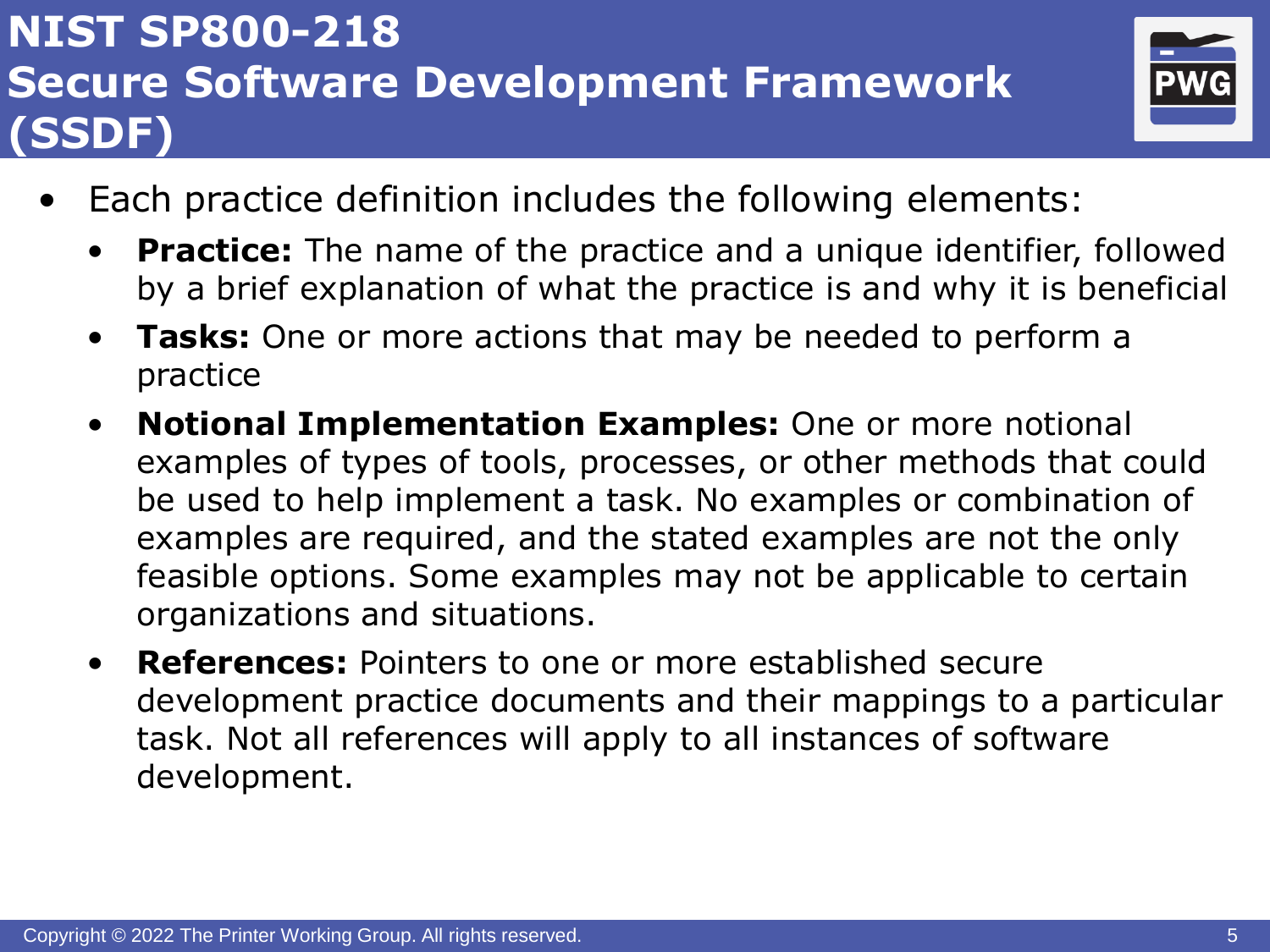

## **Prepare the Organization (PO) Practices:**

- **Define Security Requirements for Software Development (PO.1)**: Ensure that security requirements for software development are known at all times so that they can be taken into account throughout the SDLC and duplication of effort can be minimized because the requirements information can be collected once and shared. This includes requirements from internal sources (e.g., the organization's policies, business objectives, and risk management strategy) and external sources (e.g., applicable laws and regulations)
- **Implement Roles and Responsibilities (PO.2)**: Ensure that everyone inside and outside of the organization involved in the SDLC is prepared to perform their SDLC-related roles and responsibilities throughout the SDLC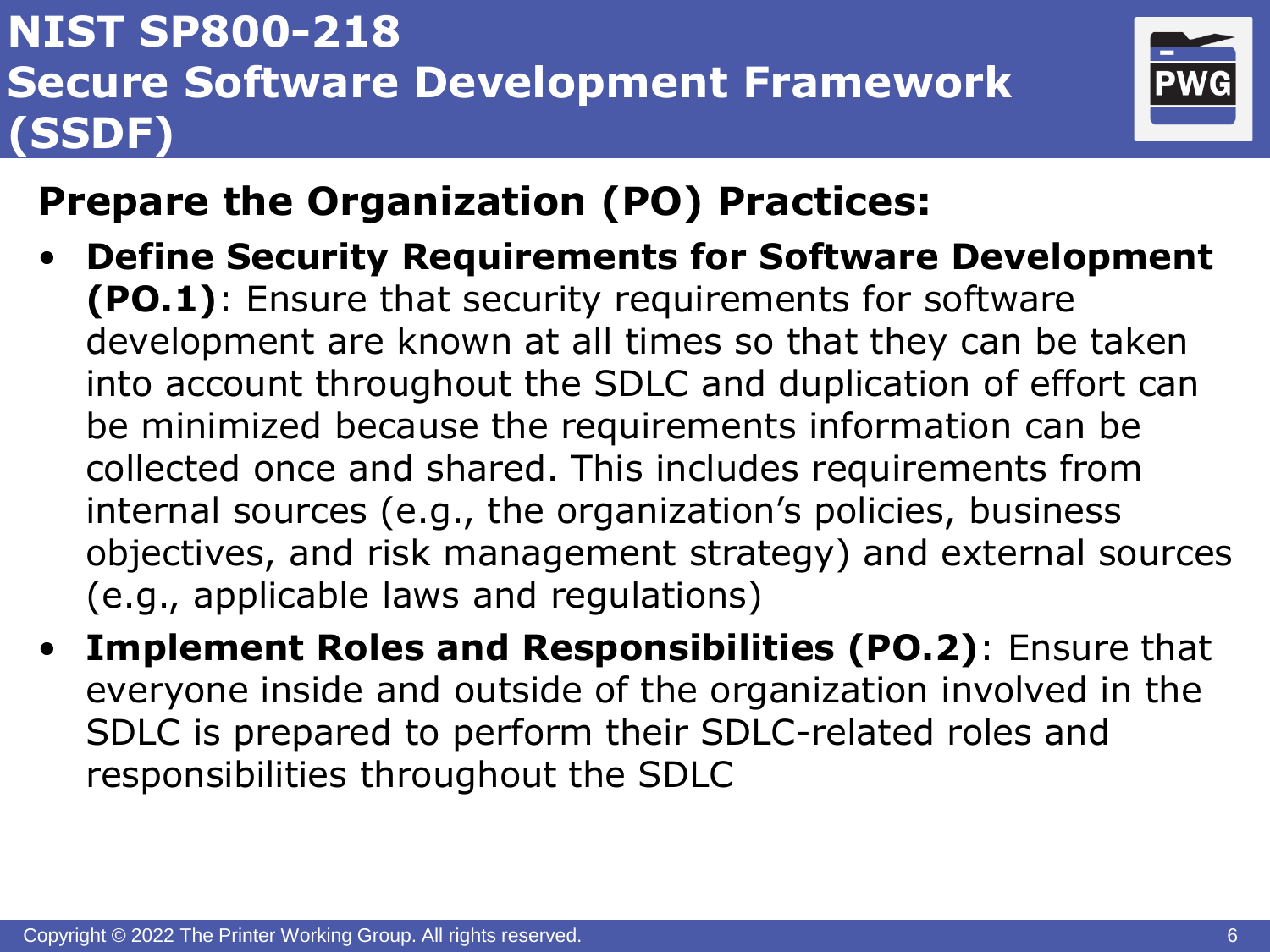

# **Prepare the Organization (PO) Practices:**

- **Implement Supporting Toolchains (PO.3)**: Use automation to reduce human effort and improve the accuracy, reproducibility, usability, and comprehensiveness of security practices throughout the SDLC, as well as provide a way to document and demonstrate the use of these practices. Toolchains and tools may be used at different levels of the organization, such as organization-wide or project-specific, and may address a particular part of the SDLC, like a build pipeline
- **Define and Use Criteria for Software Security Checks (PO.4)**: Help ensure that the software resulting from the SDLC meets the organization's expectations by defining and using criteria for checking the software's security during development
- **Implement and Maintain Secure Environments for Software Development (PO.5)**: Ensure that all components of the environments for software development are strongly protected from internal and external threats to prevent compromises of the environments or the software being developed or maintained within them. Examples of environments for software development include development, build, test, and distribution environments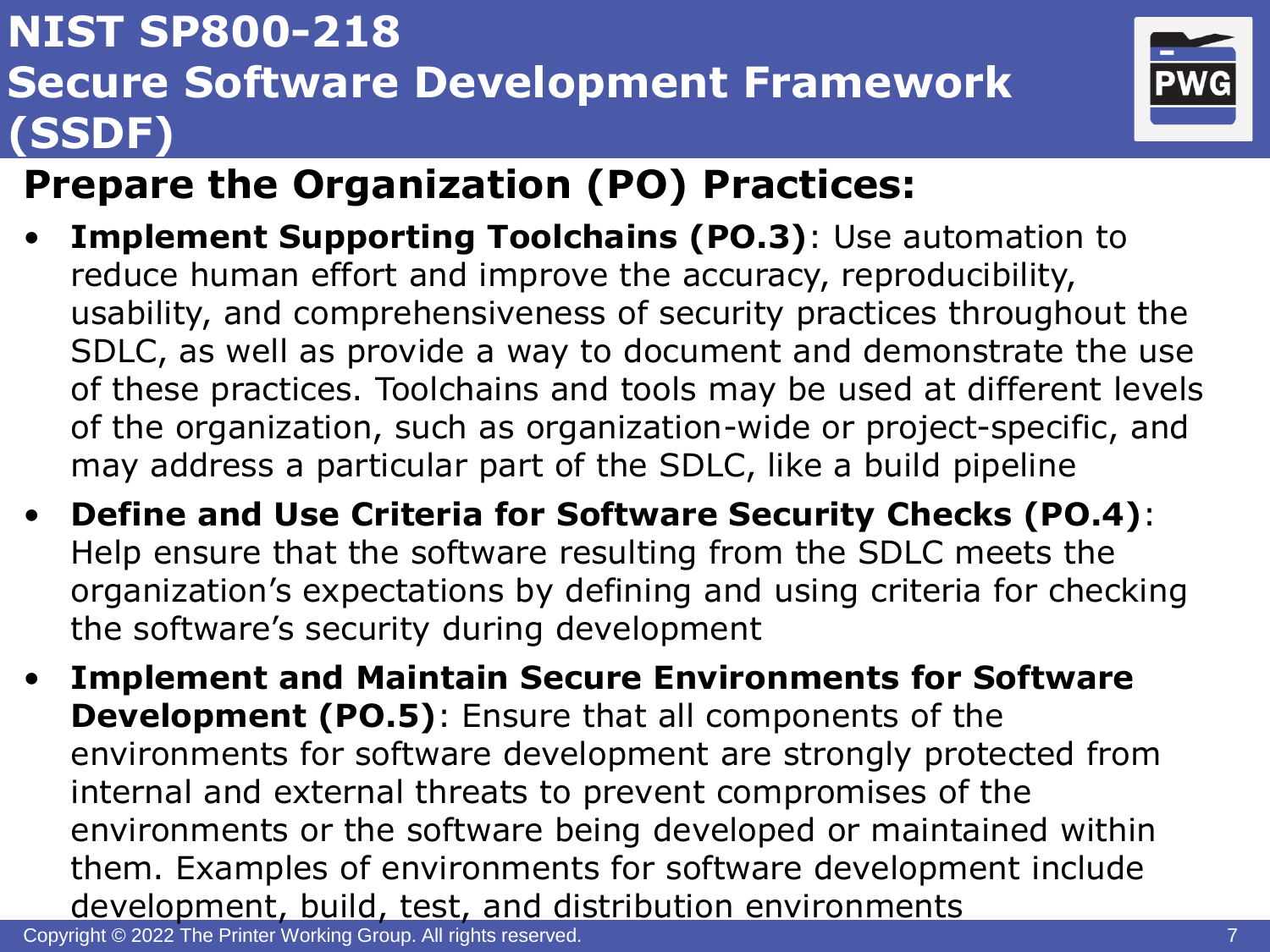

#### **Protect Software (PS) Practices:**

- **Protect All Forms of Code from Unauthorized Access and Tampering (PS.1)**: Help prevent unauthorized changes to code, both inadvertent and intentional, which could circumvent or negate the intended security characteristics of the software. For code that is not intended to be publicly accessible, this helps prevent theft of the software and may make it more difficult or time-consuming for attackers to find vulnerabilities in the software
- **Provide a Mechanism for Verifying Software Release Integrity (PS.2)**: Help software acquirers ensure that the software they acquire is legitimate and has not been tampered with
- **Archive and Protect Each Software Release (PS.3)**: Preserve software releases in order to help identify, analyze, and eliminate vulnerabilities discovered in the software after release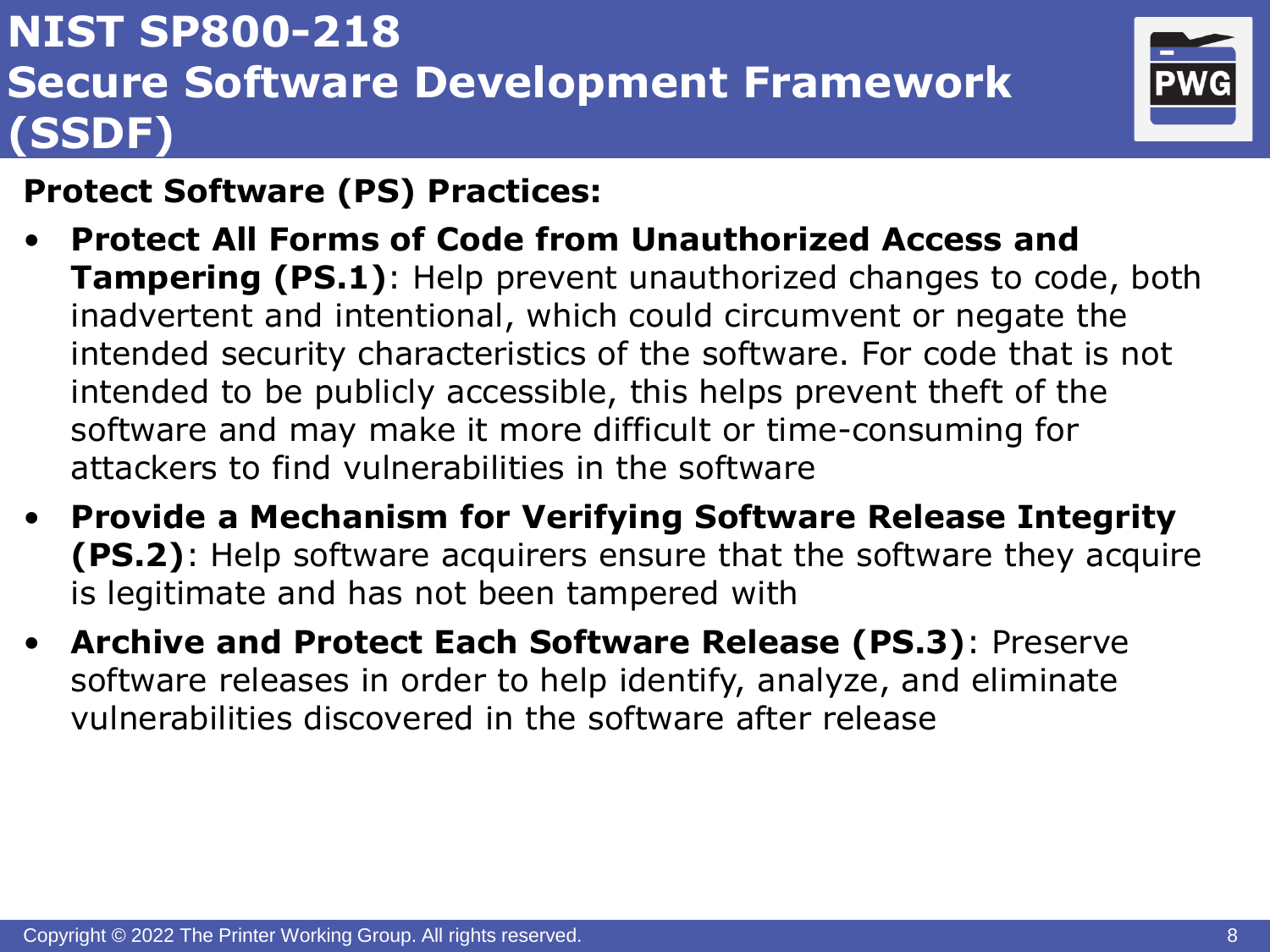

#### **Produce Well-Secured Software (PW) Practices:**

- **Design Software to Meet Security Requirements and Mitigate Security Risks (PW.1)**: Identify and evaluate the security requirements for the software; determine what security risks the software is likely to face during operation and how the software's design and architecture should mitigate those risks; and justify any cases where risk-based analysis indicates that security requirements should be relaxed or waived. Addressing security requirements and risks during software design (secure by design) is key for improving software security and also helps improve development efficiency
- **Review the Software Design to Verify Compliance with Security Requirements and Risk Information (PW.2)**: Help ensure that the software will meet the security requirements and satisfactorily address the identified risk information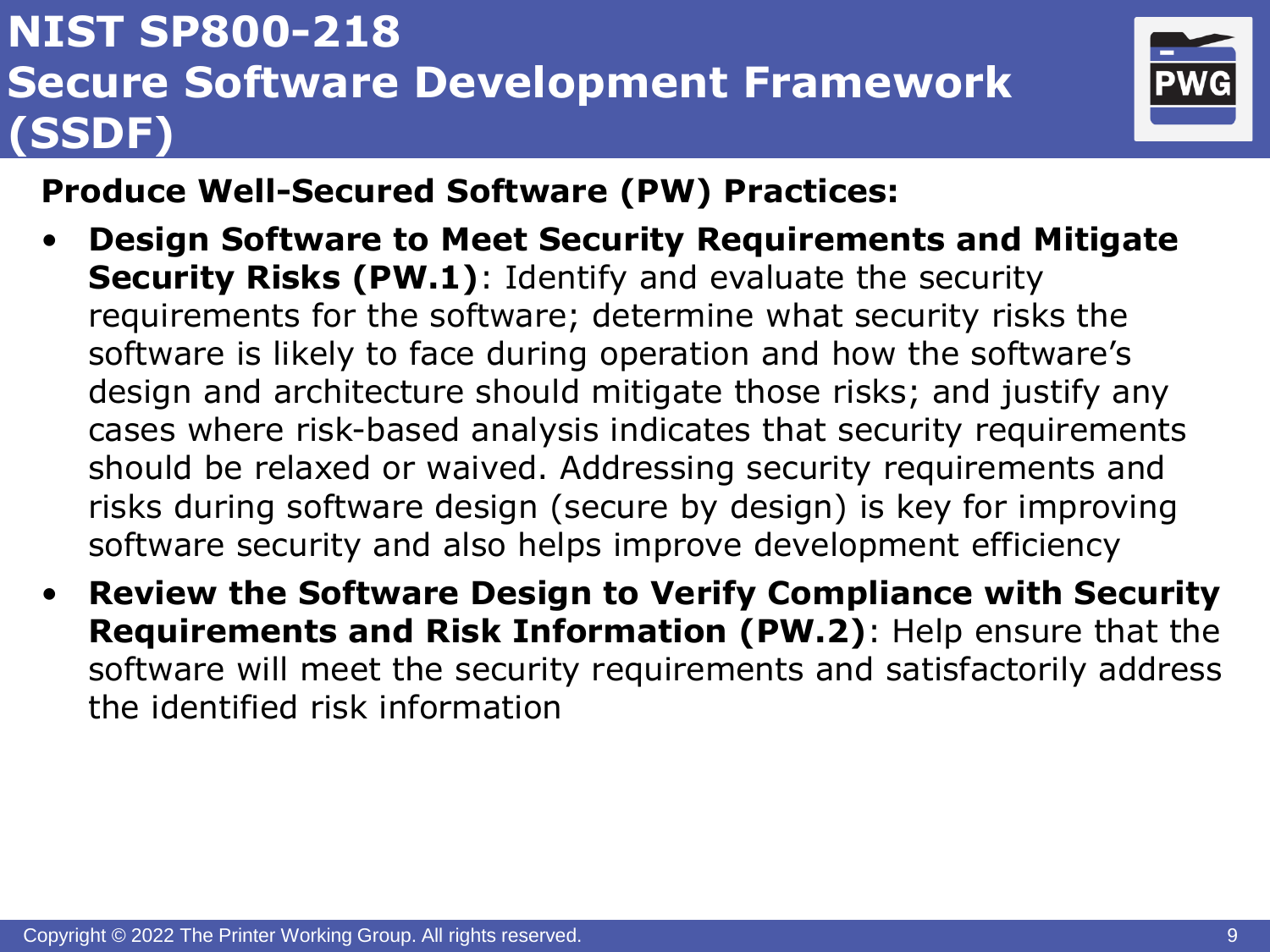

#### **Produce Well-Secured Software (PW) Practices:**

- **Reuse Existing, Well-Secured Software When Feasible Instead of Duplicating Functionality (PW.4)**: Lower the costs of software development, expedite software development, and decrease the likelihood of introducing additional security vulnerabilities into the software by reusing software modules and services that have already had their security posture checked. This is particularly important for software that implements security functionality, such as cryptographic modules and protocols
- **Create Source Code by Adhering to Secure Coding Practices (PW.5)**: Decrease the number of security vulnerabilities in the software, and reduce costs by minimizing vulnerabilities introduced during source code creation that meet or exceed organization-defined vulnerability severity criteria
- **Configure the Compilation, Interpreter, and Build Processes to Improve Executable Security (PW.6)**: Decrease the number of security vulnerabilities in the software and reduce costs by eliminating vulnerabilities before testing occurs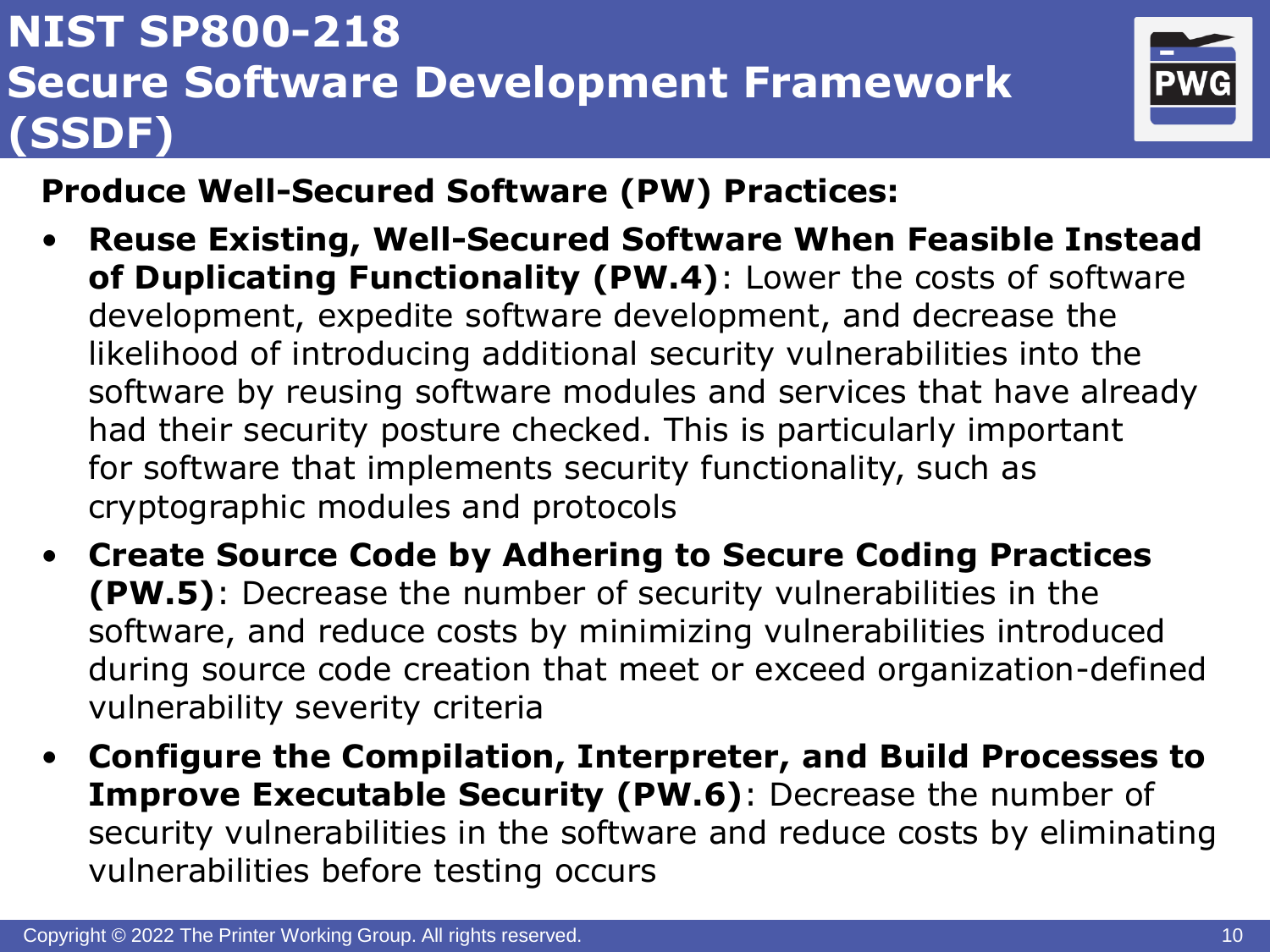

#### **Produce Well-Secured Software (PW) Practices:**

- **Review and/or Analyze Human-Readable Code to Identify Vulnerabilities and Verify Compliance with Security Requirements (PW.7)**: Help identify vulnerabilities so that they can be corrected before the software is released to prevent exploitation. Using automated methods lowers the effort and resources needed to detect vulnerabilities. Humanreadable code includes source code, scripts, and any other form of code that an organization deems human readable
- **Test Executable Code to Identify Vulnerabilities and Verify Compliance with Security Requirements (PW.8)**: Help identify vulnerabilities so that they can be corrected before the software is released in order to prevent exploitation. Using automated methods lowers the effort and resources needed to detect vulnerabilities and improves traceability and repeatability. Executable code includes binaries, directly executed bytecode and source code, and any other form of code that an organization deems executable
- **Configure Software to Have Secure Settings by Default (PW.9)**: Help improve the security of the software at the time of installation to reduce the likelihood of the software being deployed with weak security settings, putting it at greater risk of compromise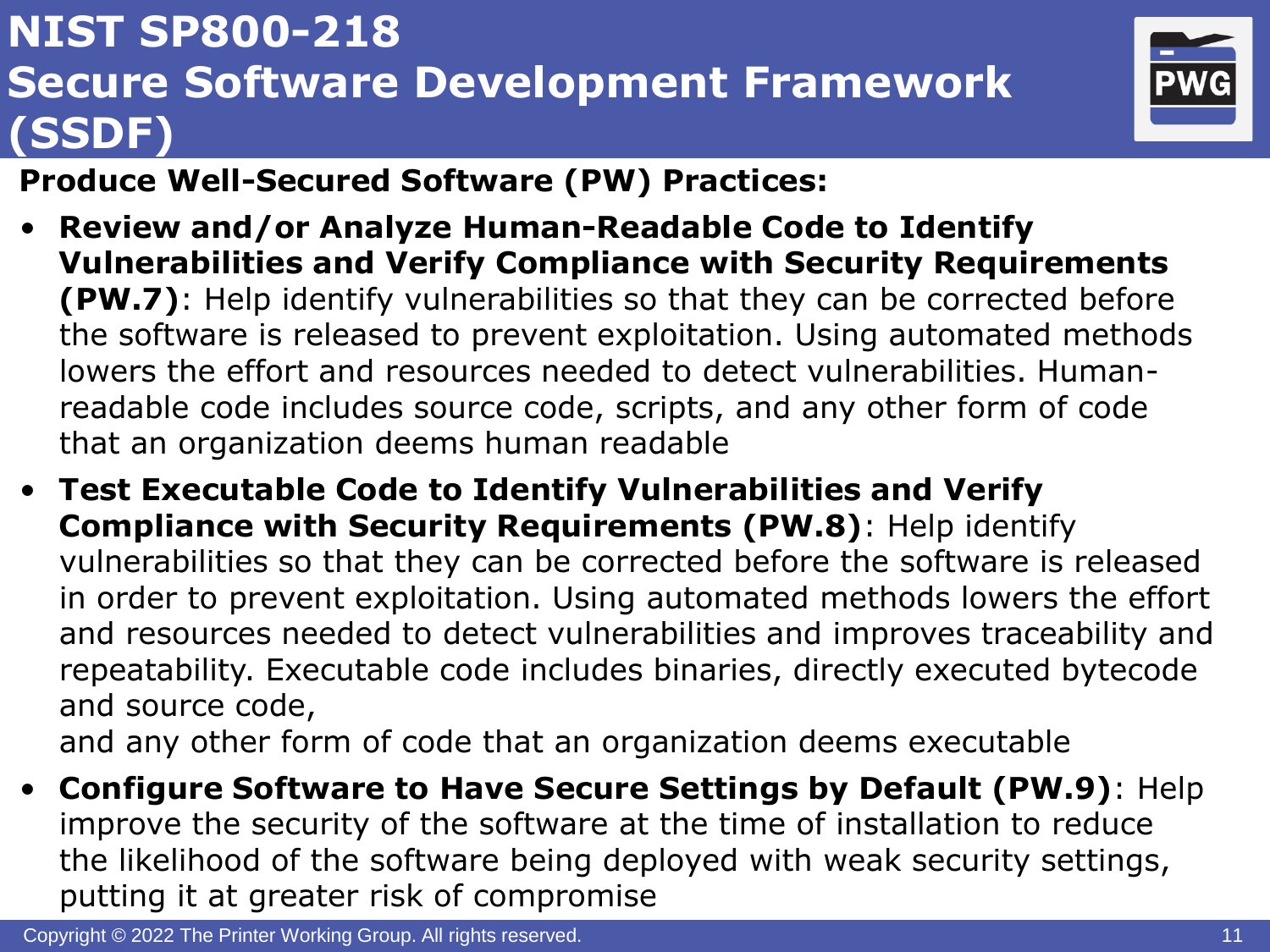

### **Respond to Vulnerabilities (RV) Practices:**

- **Identify and Confirm Vulnerabilities on an Ongoing Basis (RV.1)**: Help ensure that vulnerabilities are identified more quickly so that they can be remediated more quickly in accordance with risk, reducing the window of opportunity for attackers
- **Assess, Prioritize, and Remediate Vulnerabilities (RV.2)**: Help ensure that vulnerabilities are remediated in accordance with risk to reduce the window of opportunity for attackers
- **Analyze Vulnerabilities to Identify Their Root Causes (RV.3)**: Help reduce the frequency of vulnerabilities in the future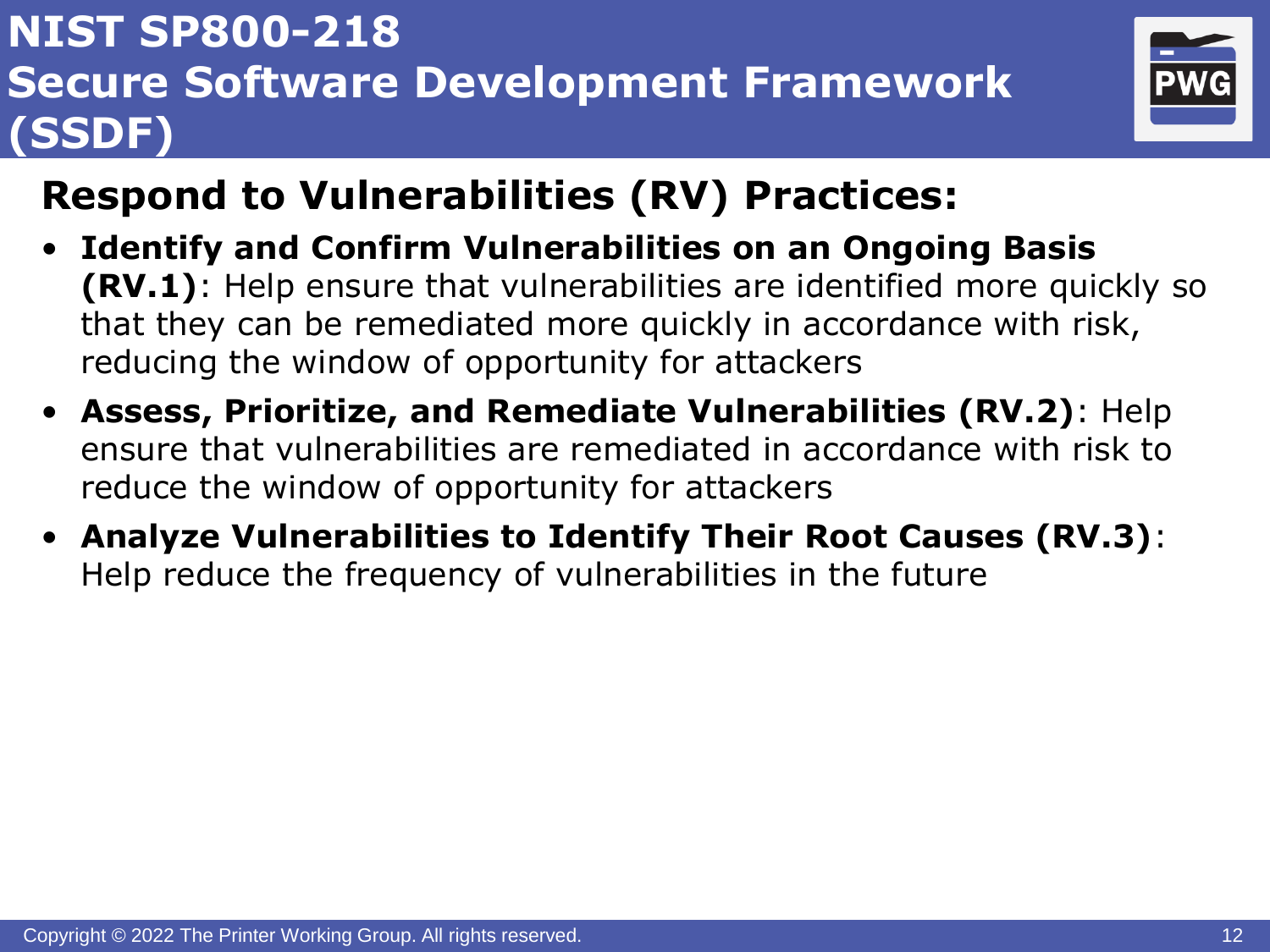#### **Correspondence Between SSDF Subsections and Cybersecurity Executive Order Subsections**



| EO 14028<br><b>Subsection</b> | <b>SSDF Practices and Tasks</b>                                                                                                                   |
|-------------------------------|---------------------------------------------------------------------------------------------------------------------------------------------------|
| 4e(i)(A)                      | PO.5.1                                                                                                                                            |
| 4e(i)(B)                      | PO.5.1                                                                                                                                            |
| 4e(i)(C)                      | PO.5.1, PO.5.2                                                                                                                                    |
| 4e(i)(D)                      | PO.5.1                                                                                                                                            |
| 4e(i)(E)                      | PO.5.2                                                                                                                                            |
| 4e(i)(F)                      | PO.3.2, PO.3.3, PO.5.1, PO.5.2                                                                                                                    |
| <b>4e(ii)</b>                 | PO.3.2, PO.3.3, PO.5.1, PO.5.2                                                                                                                    |
| 4e(iii)                       | PO.3.1, PO.3.2, PO.5.1, PO.5.2, PS.1.1, PS.2.1, PS.3.1, PW.4.1, PW.4.4                                                                            |
| 4e(iv)                        | PO.4.1, PO.4.2, PS.1.1, PW.2.1, PW.4.4, PW.5.1, PW.6.1, PW.6.2, PW.7.1, PW.7.2, PW.8.2, PW.9.1,<br>PW.9.2, RV.1.1, RV.1.2, RV.2.1, RV.2.2, RV.3.3 |
| 4e(v)                         | PO.3.2, PO.3.3, PO.4.1, PO.4.2, PO.5.1, PO.5.2, PW.1.2, PW.2.1, PW.7.2, PW.8.2, RV.2.2                                                            |
| 4e(vi)                        | PO.1.3, PO.3.2, PO.5.1, PO.5.2, PS.3.1, PS.3.2, PW.4.1, PW.4.4, RV.1.1, RV.1.2                                                                    |
| 4e(vii)                       | <b>PS.3.2</b>                                                                                                                                     |
| 4e(viii)                      | RV.1.1, RV.1.2, RV.1.3, RV.2.1, RV.2.2, RV.3.3                                                                                                    |
| 4e(ix)                        | All practices and tasks consistent with a risk-based approach                                                                                     |
| 4e(x)                         | PS.2.1, PS.3.1, PS.3.2, PW.4.1, PW.4.4                                                                                                            |

Subsection 4e is the subsection on Supply Chain Security I mentioned back on Slide 2

Copyright © 2022 The Printer Working Group. All rights reserved. 13 All 13 All 13 All 13 All 13 All 13 All 13 All 13 All 13 All 13 All 13 All 13 All 13 All 13 All 14 All 13 All 13 All 14 All 15 All 15 All 15 All 15 All 15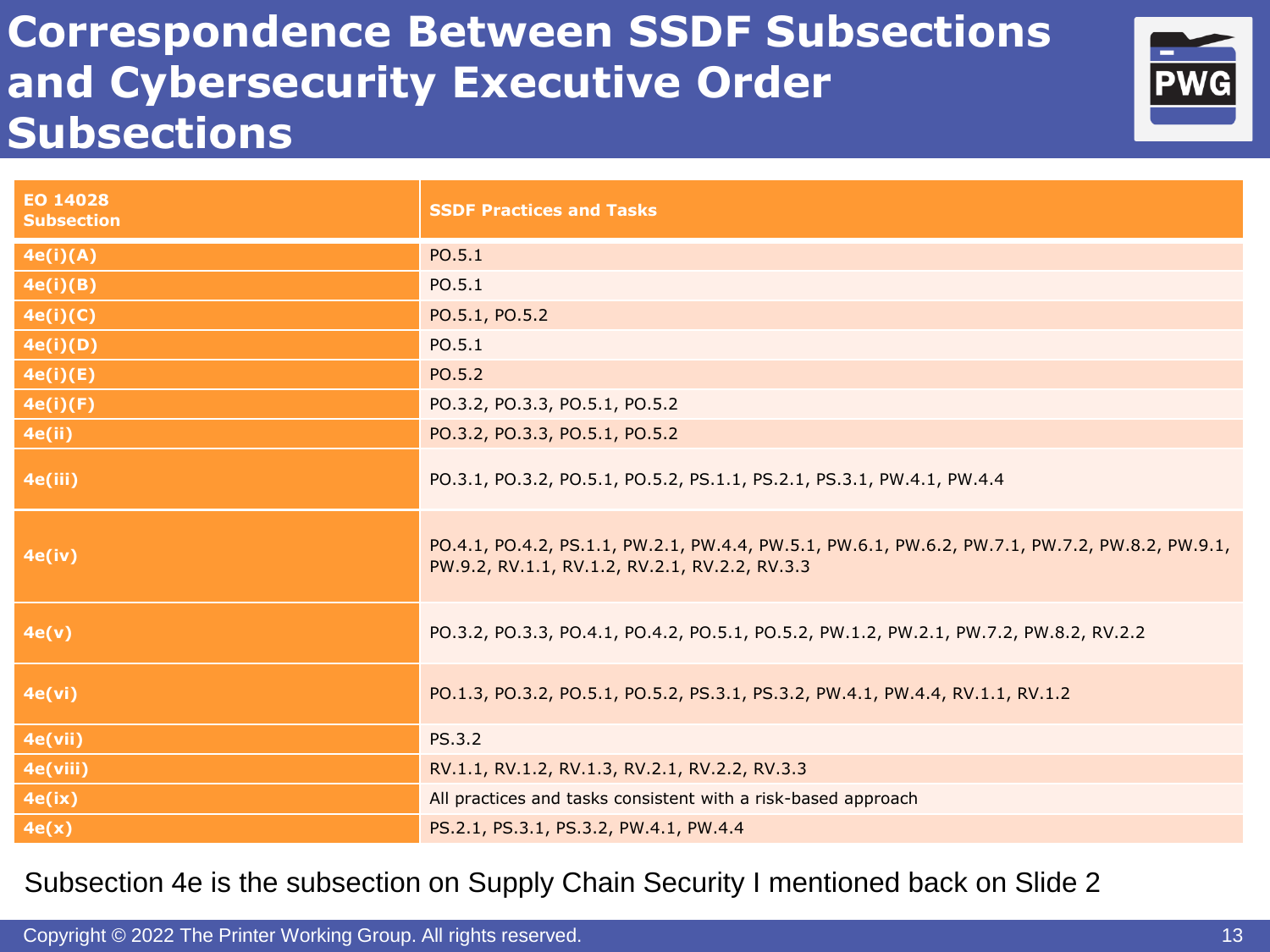

# **TASKS**

Copyright © 2022 The Printer Working Group. All rights reserved. 14 All 14 All 14 All 14 All 14 All 14 All 14 All 14 All 14 All 14 All 14 All 14 All 14 All 14 All 14 All 14 All 14 All 14 All 14 All 14 All 14 All 14 All 14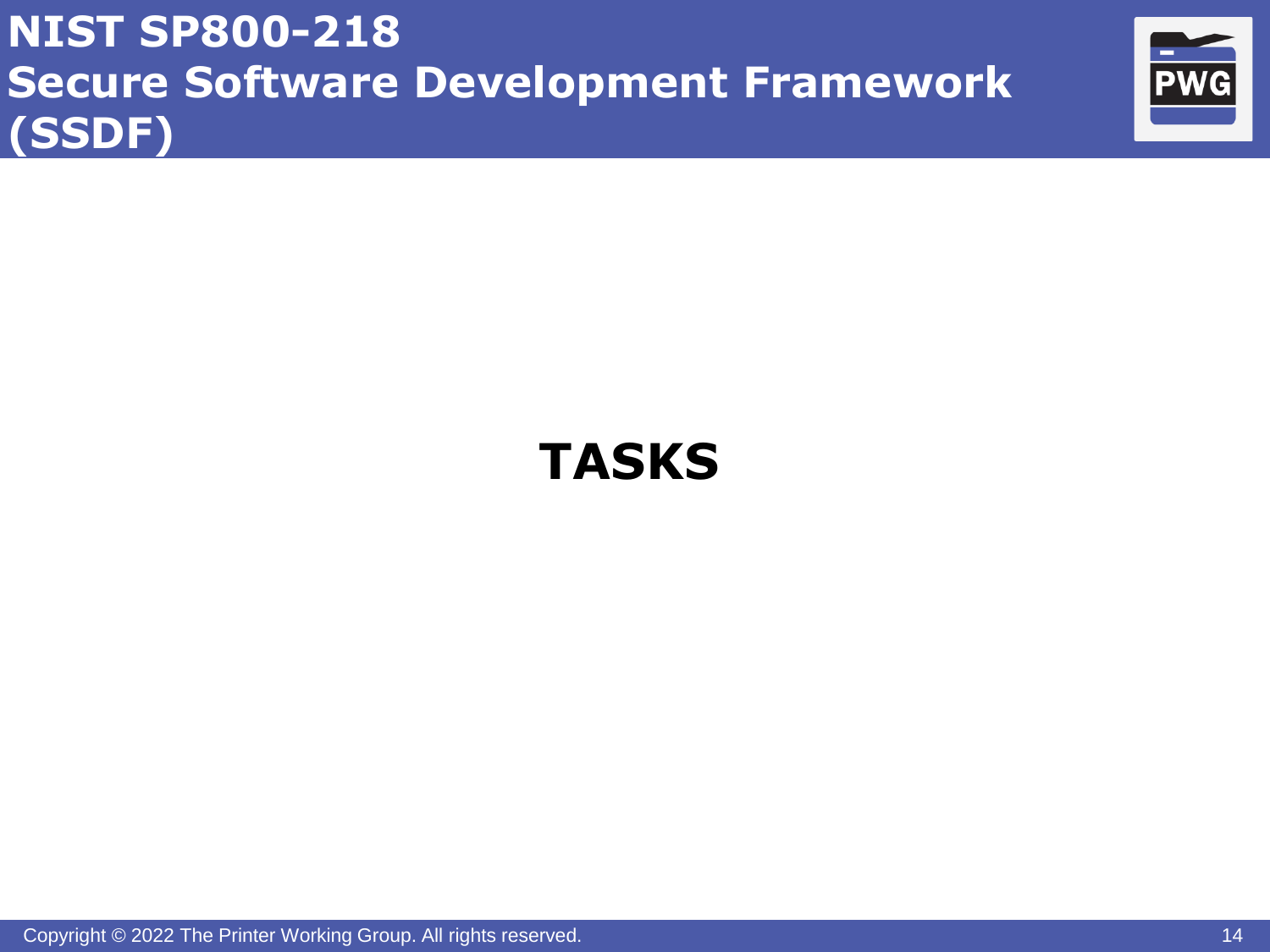

- **Define Security Requirements for Software Development (PO.1):**
	- **PO.1.1**: Identify and document all security requirements for the organization's software development infrastructures and processes, and maintain the requirements over time
	- **PO.1.2**: Identify and document all security requirements for organization-developed software to meet, and maintain the requirements over time
	- **PO.1.3**: Communicate requirements to all third parties who will provide commercial software components to the organization for reuse by the organization's own software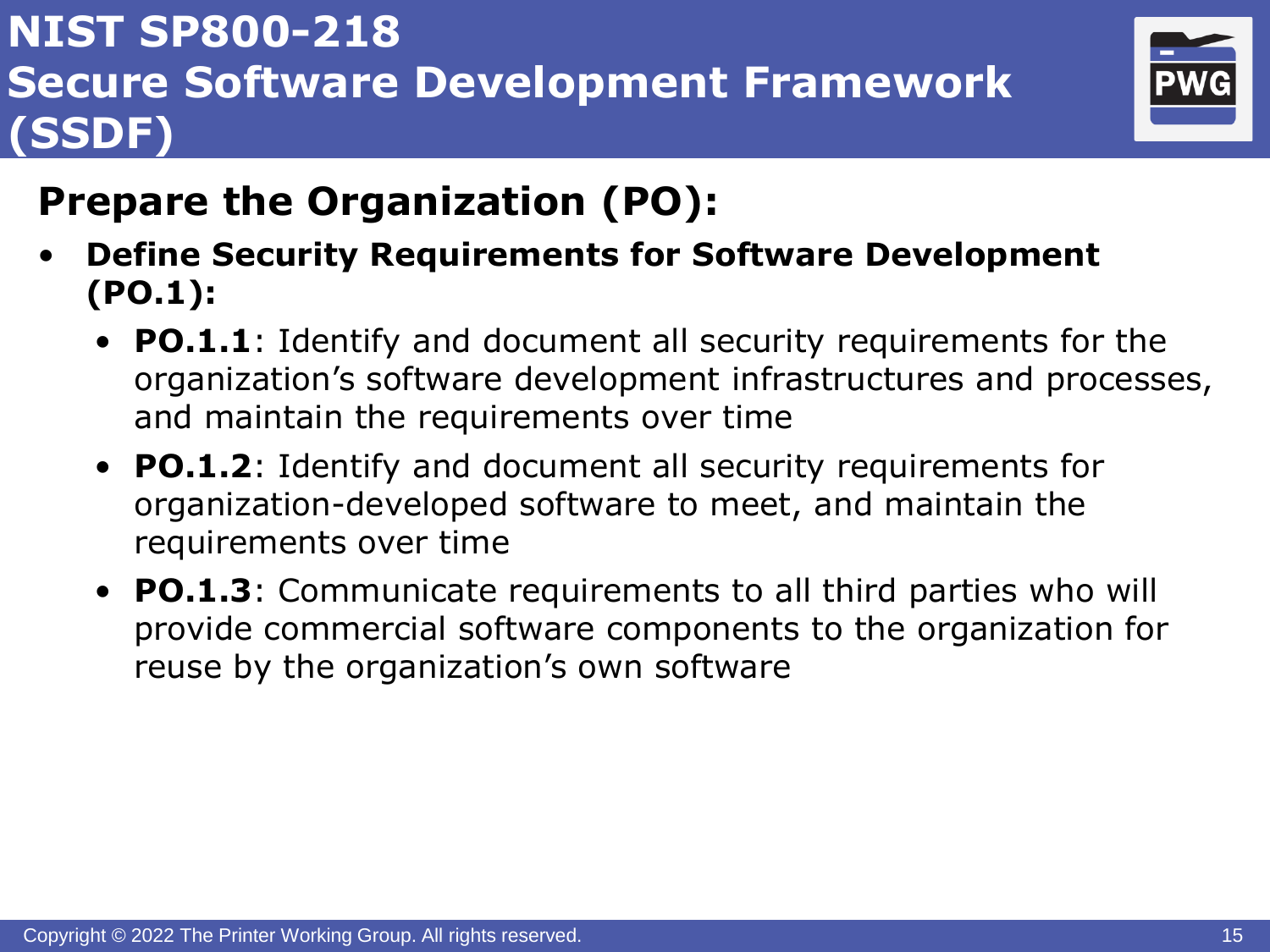

- **Implement Roles and Responsibilities (PO.2)**:
	- **PO.2.1**: Create new roles and alter responsibilities for existing roles as needed to encompass all parts of the SDLC. Periodically review and maintain the defined roles and responsibilities, updating them as needed
	- **PO.2.2**: Provide role-based training for all personnel with responsibilities that contribute to secure development. Periodically review personnel proficiency and role-based training, and update the training as needed
	- **PO.2.3**: Obtain upper management or authorizing official commitment to secure development, and convey that commitment to all with development related roles and responsibilities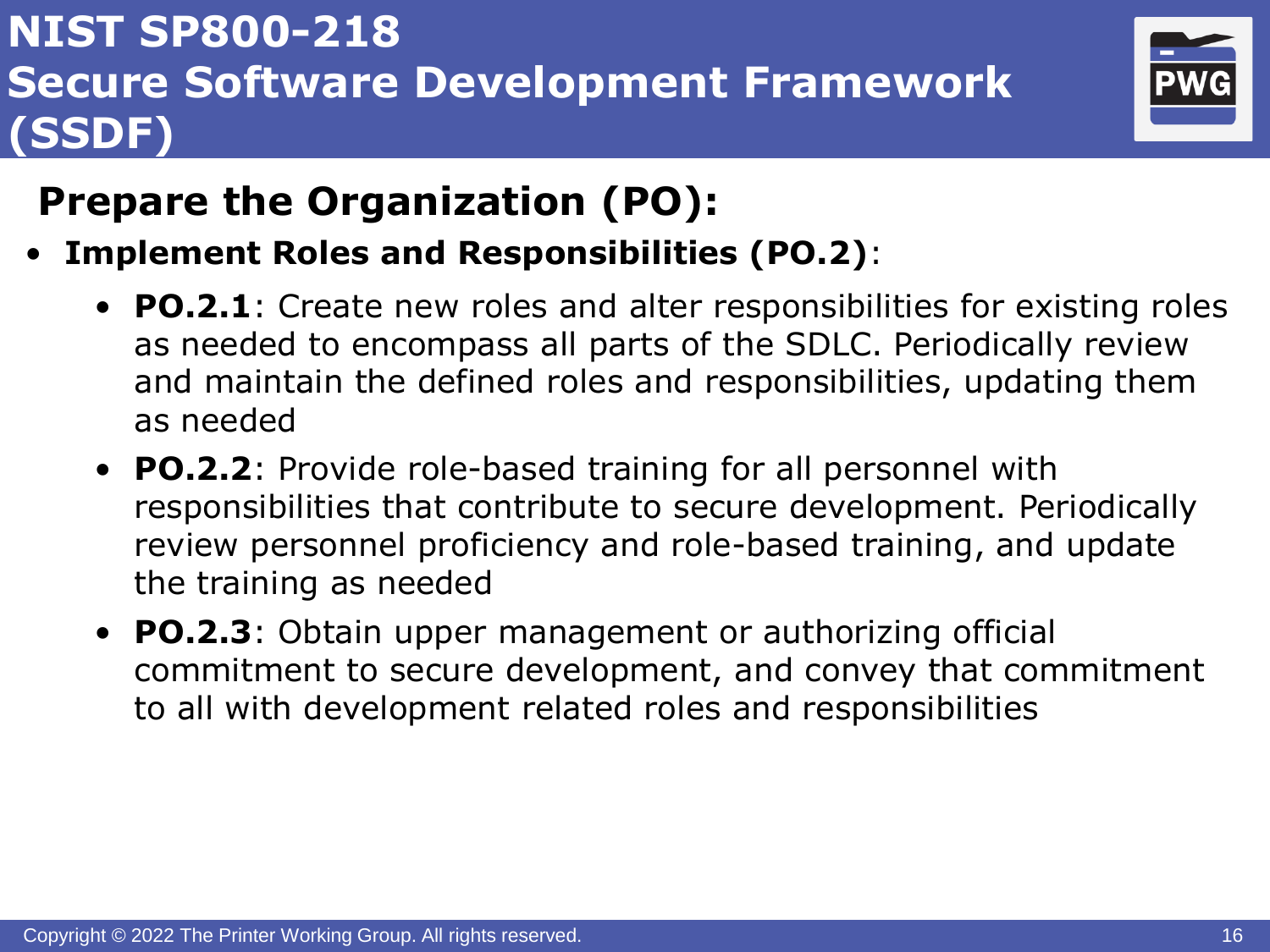

- **Implement Supporting Toolchains (PO.3)**:
	- **PO.3.1**: Specify which tools or tool types must or should be included in each toolchain to mitigate identified risks, as well as how the toolchain components are to be integrated with each other
	- **PO.3.2**: Follow recommended security practices to deploy, operate, and maintain tools and toolchains
	- **PO.3.3**: Configure tools to generate artifacts of their support of secure software development practices as defined by the organization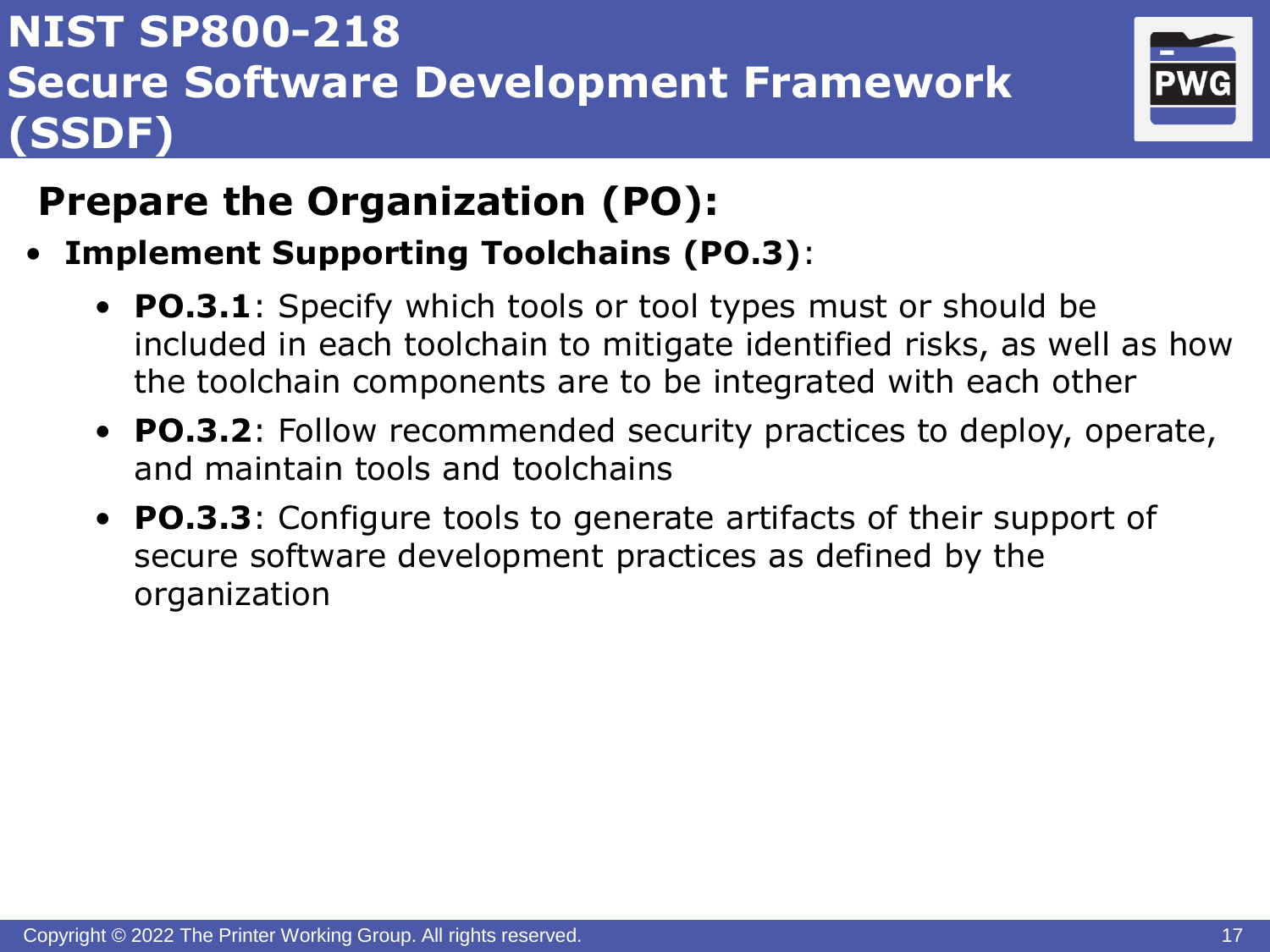

- **Define and Use Criteria for Software Security Checks (PO.4)**:
	- **PO.4.1**: Define criteria for software security checks and track throughout the SDLC
	- **PO.4.2**: Implement processes, mechanisms, etc. to gather and safeguard the necessary information in support of the criteria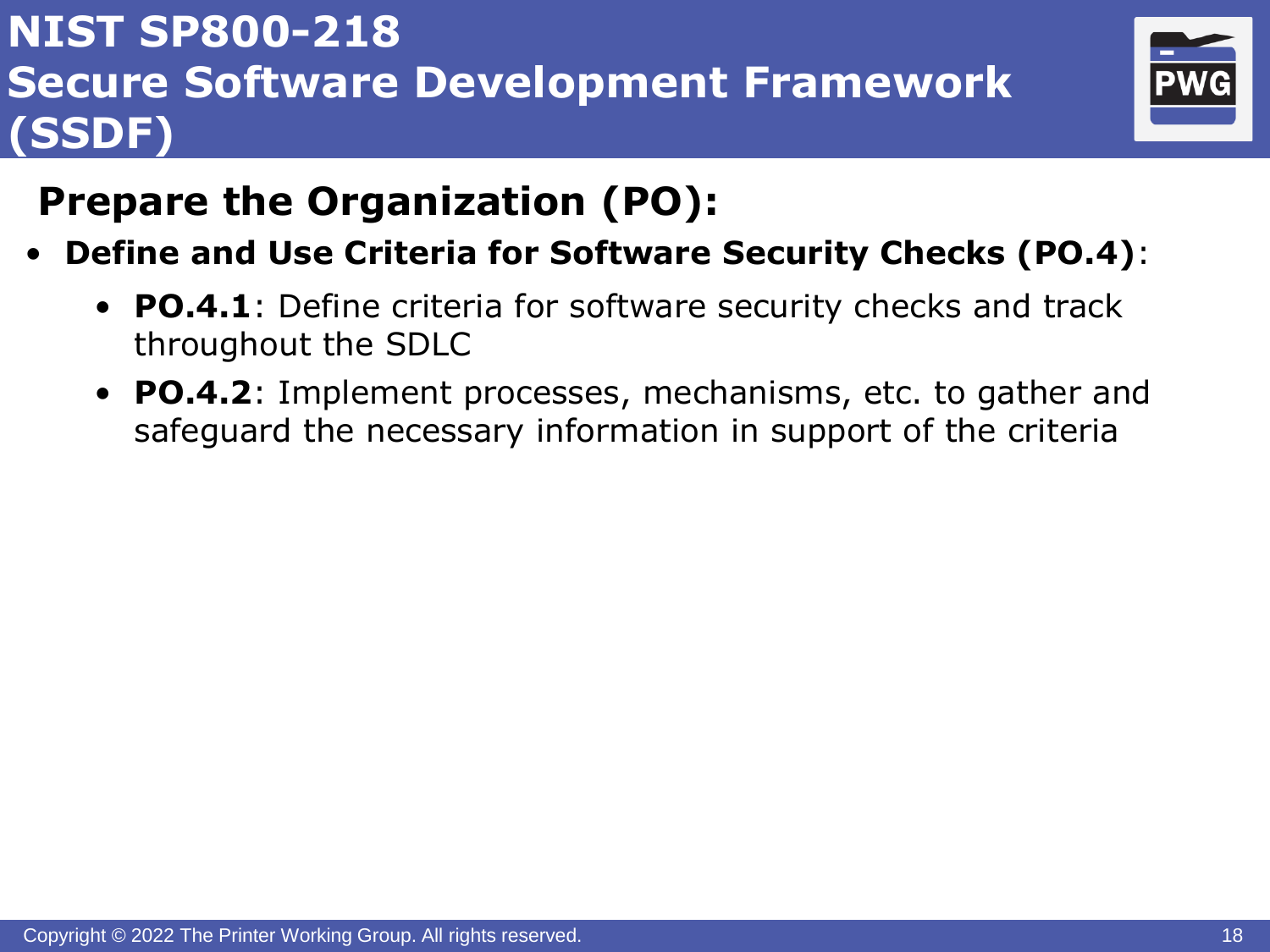

- **Implement and Maintain Secure Environments for Software Development (PO.5)**:
	- **PO.5.1**: Separate and protect each environment involved in software development
	- **PO.5.2**: Secure and harden development endpoints (i.e., endpoints for software designers, developers, testers, builders, etc.) to perform development-related tasks using a risk-based approach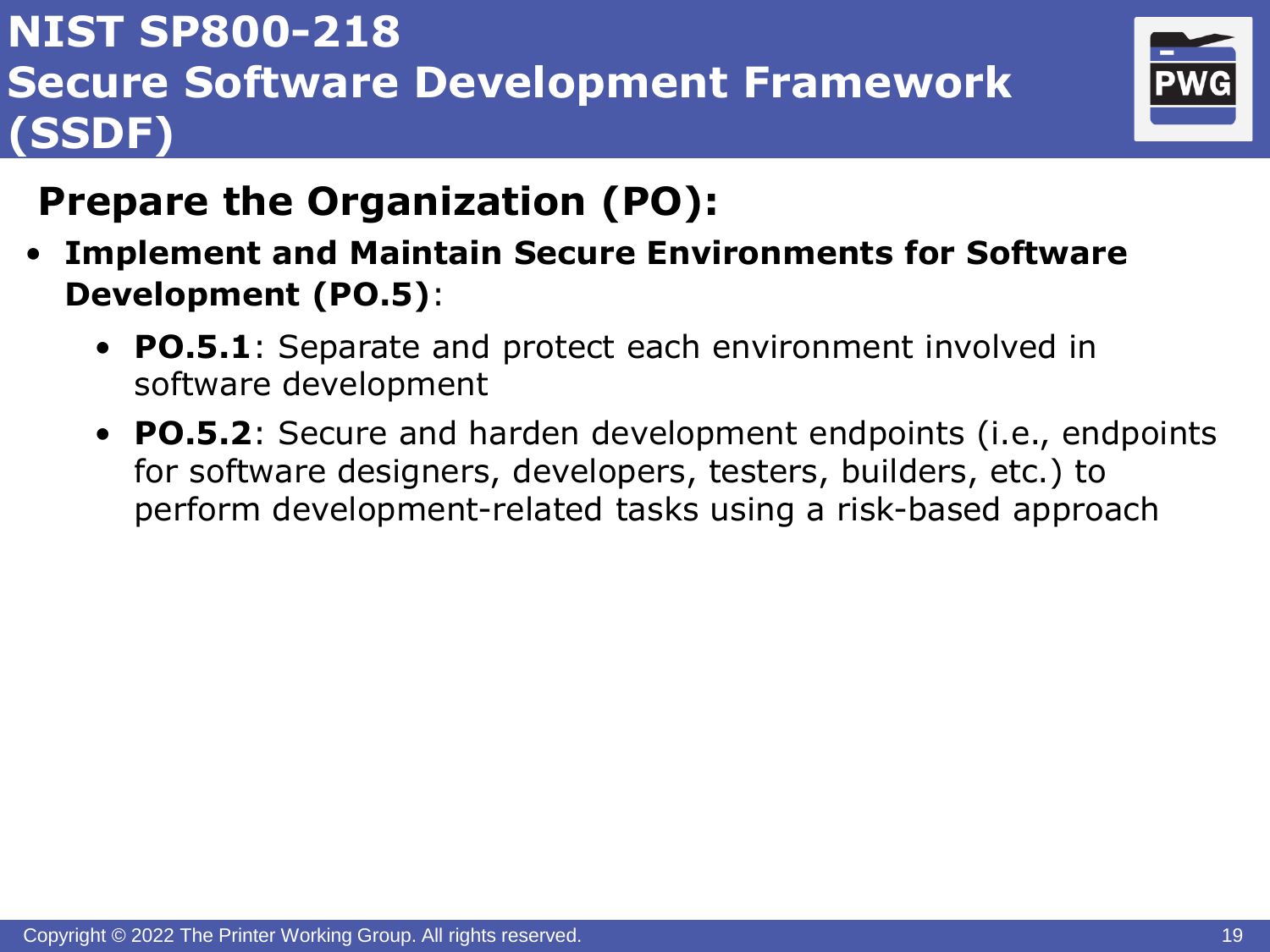

#### **Protect Software (PS):**

- **Define Security Requirements for Software Development (PO.1):**
	- **PS.1.1**: Store all forms of code including source code, executable code, and configuration-as-code – based on the principle of least privilege so that only authorized personnel, tools, services, etc. have access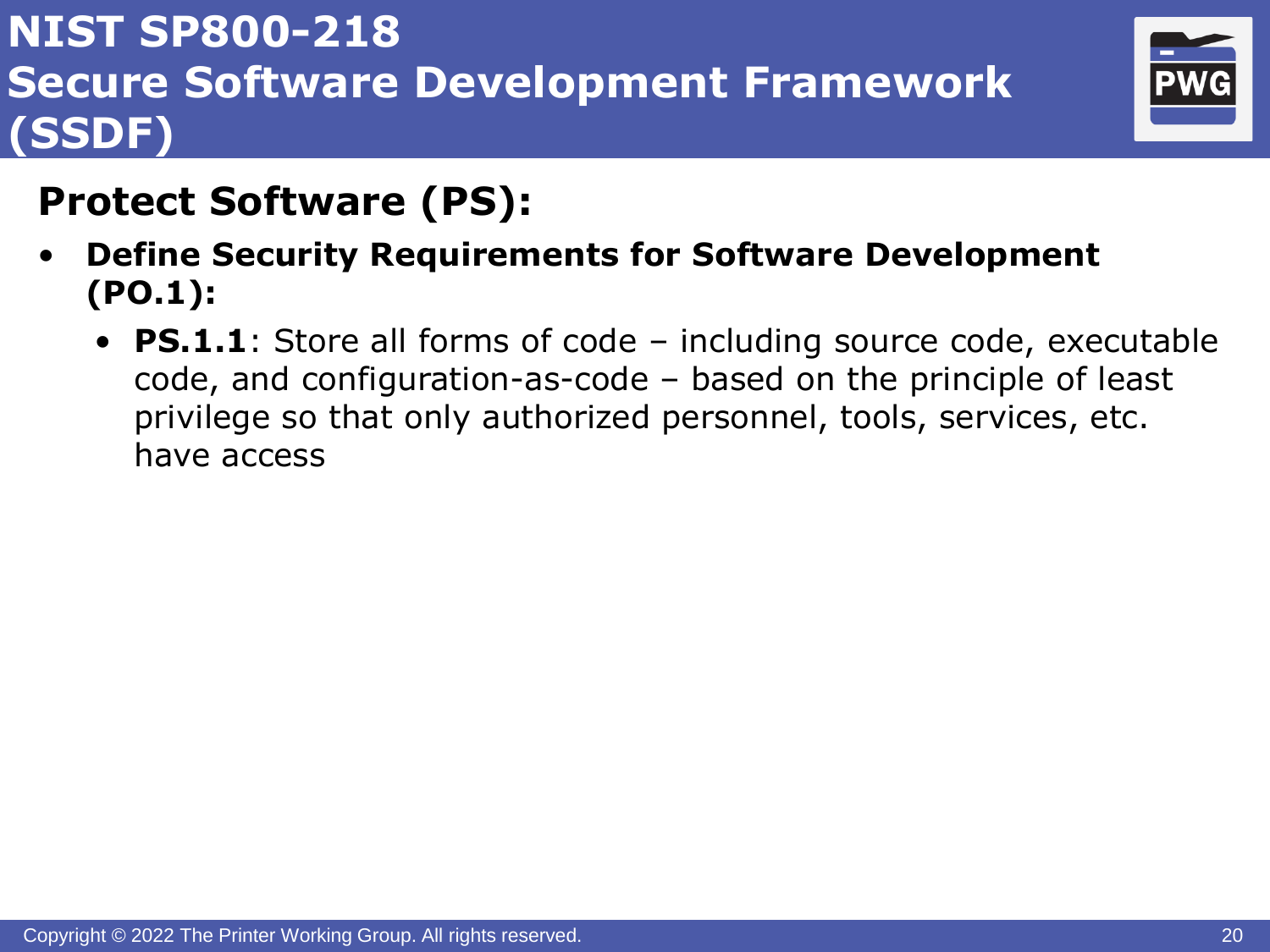

#### **Protect Software (PS):**

- **Provide a Mechanism for Verifying Software Release Integrity (PS.2)**:
	- **PS.2.1**: Make software integrity verification information available to software acquirers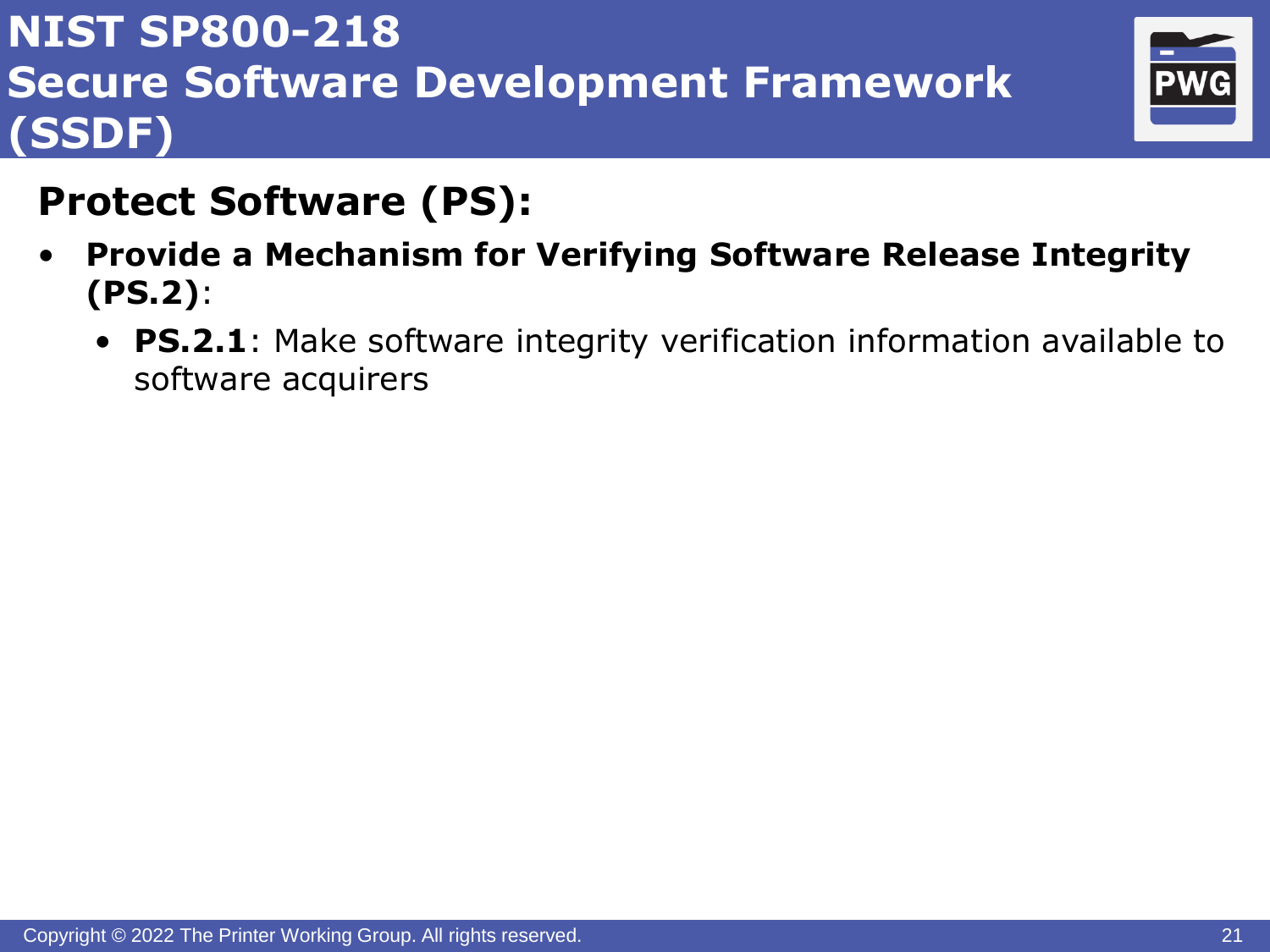

## **Protect Software (PS):**

- **Archive and Protect Each Software Release (PS.3)**:
	- **PS.3.1**: Securely archive the necessary files and supporting data (e.g., integrity verification information, provenance data) to be retained for each software release
	- **PS.3.2**: Collect, safeguard, maintain, and share provenance data for all components of each software release (e.g., in a software bill of materials [SBOM])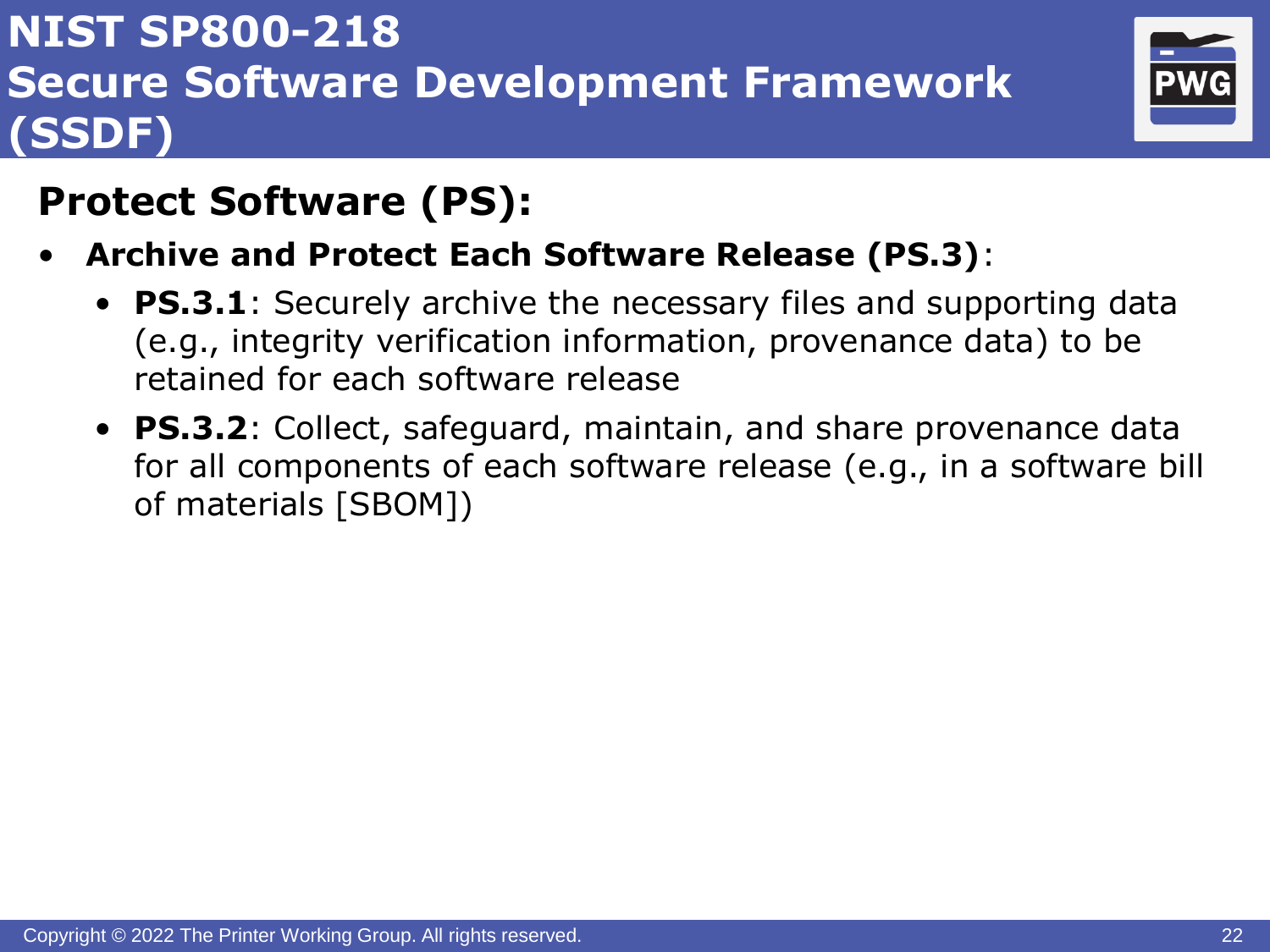

- **Design Software to Meet Security Requirements and Mitigate Security Risks (PW.1)**:
	- **PW.1.1**: Use forms of risk modeling such as threat modeling, attack modeling, or attack surface mapping – to help assess the security risk for the software
	- **PW.1.2**: Track and maintain the software's security requirements, risks, and design decisions
	- **PW.1.3**: Where appropriate, build in support for using standardized security features and services (e.g., enabling software to integrate with existing log management, identity management, access control, and vulnerability management systems) instead of creating proprietary implementations of security features and services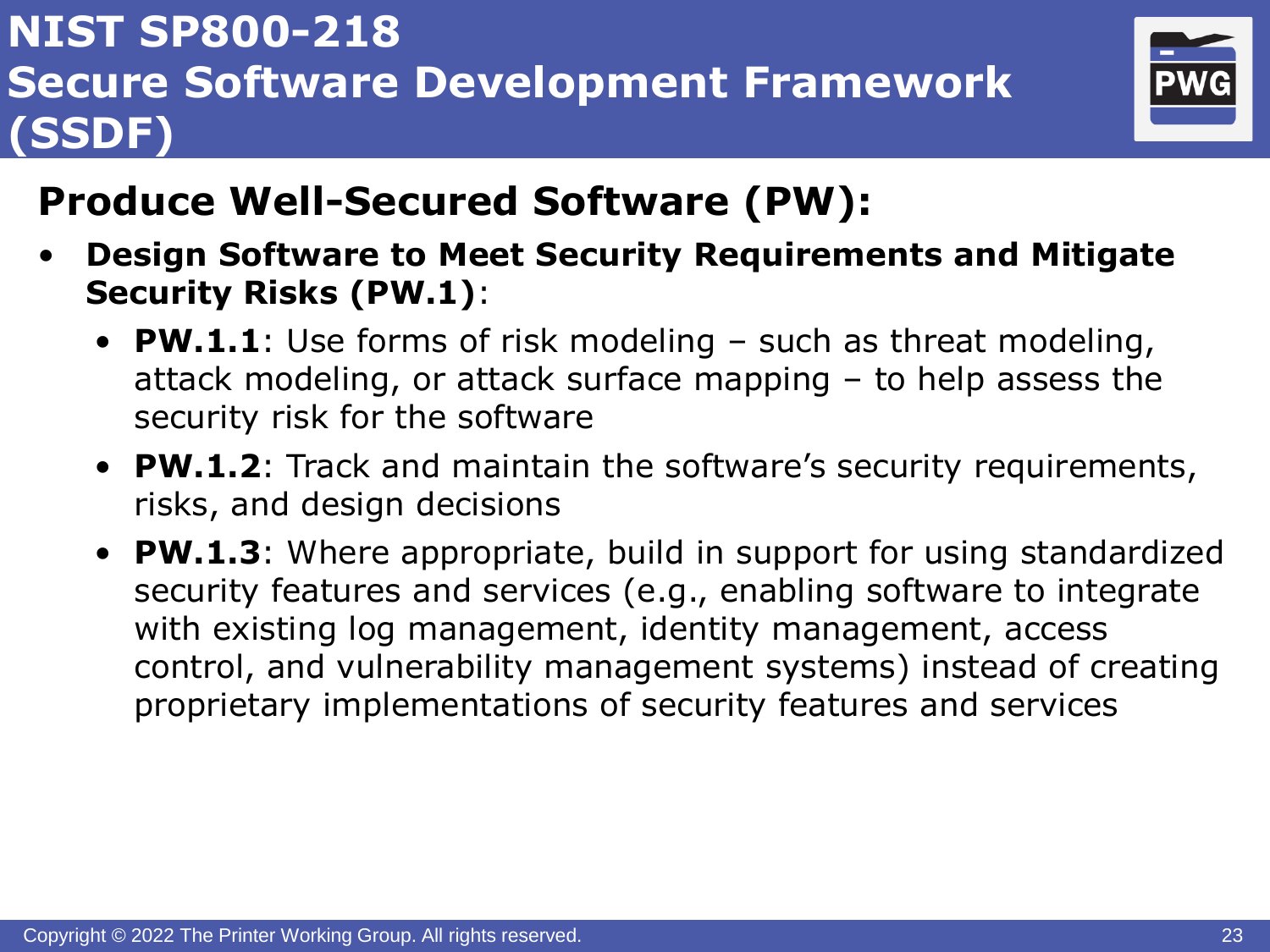

- **Review the Software Design to Verify Compliance with Security Requirements and Risk Information (PW.2)**:
	- **PW.2.1**: Have 1) a qualified person (or people) who were not involved with the design and/or 2) automated processes instantiated in the toolchain review the software design to confirm and enforce that it meets all of the security requirements and satisfactorily addresses the identified risk information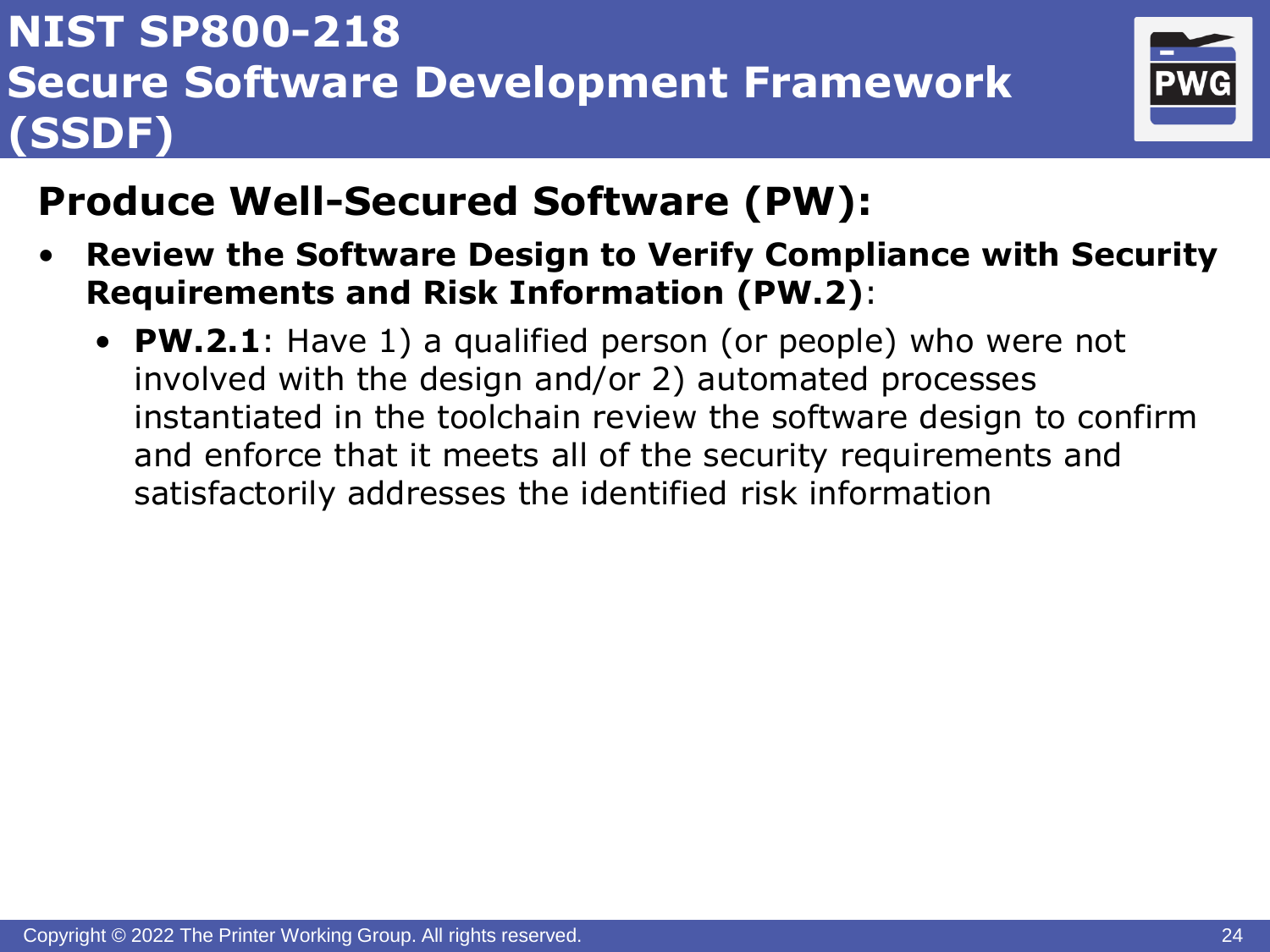

- **Reuse Existing, Well-Secured Software When Feasible Instead of Duplicating Functionality (PW.4)**:
	- **PW.4.1**: Acquire and maintain well-secured software components (e.g., software libraries, modules, middleware, frameworks) from commercial, open source, and other third-party developers for use by the organization's software
	- **PW.4.2**: Create and maintain well-secured software components inhouse following SDLC processes to meet common internal software development needs that cannot be better met by third-party software components
	- **PW.4.4**: Verify that acquired commercial, open-source, and all other third-party software components comply with the requirements, as defined by the organization, throughout their life cycles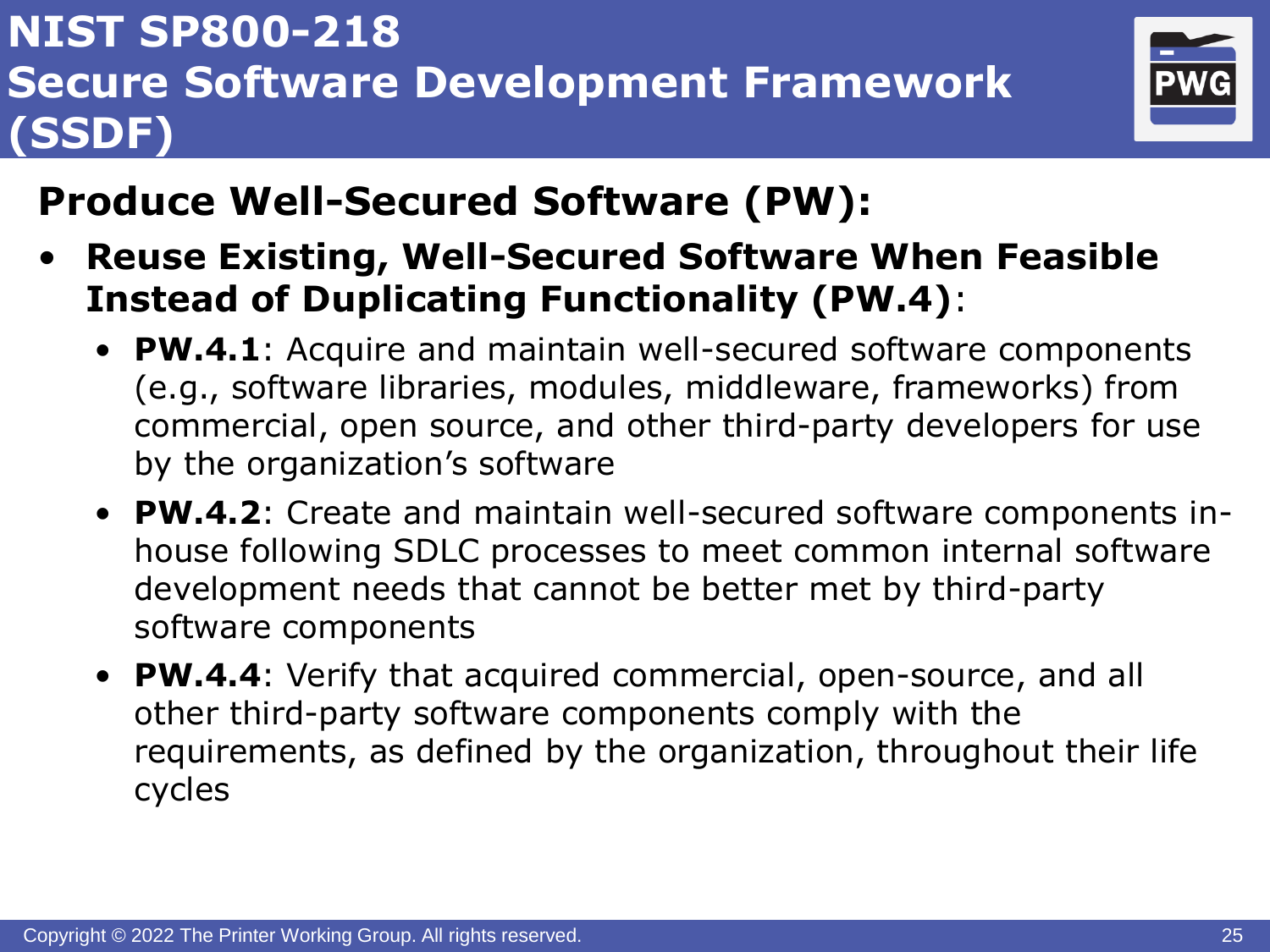

- **Create Source Code by Adhering to Secure Coding Practices (PW.5)**:
	- **PW.5.1**: Follow all secure coding practices that are appropriate to the development languages and environment to meet the organization's requirements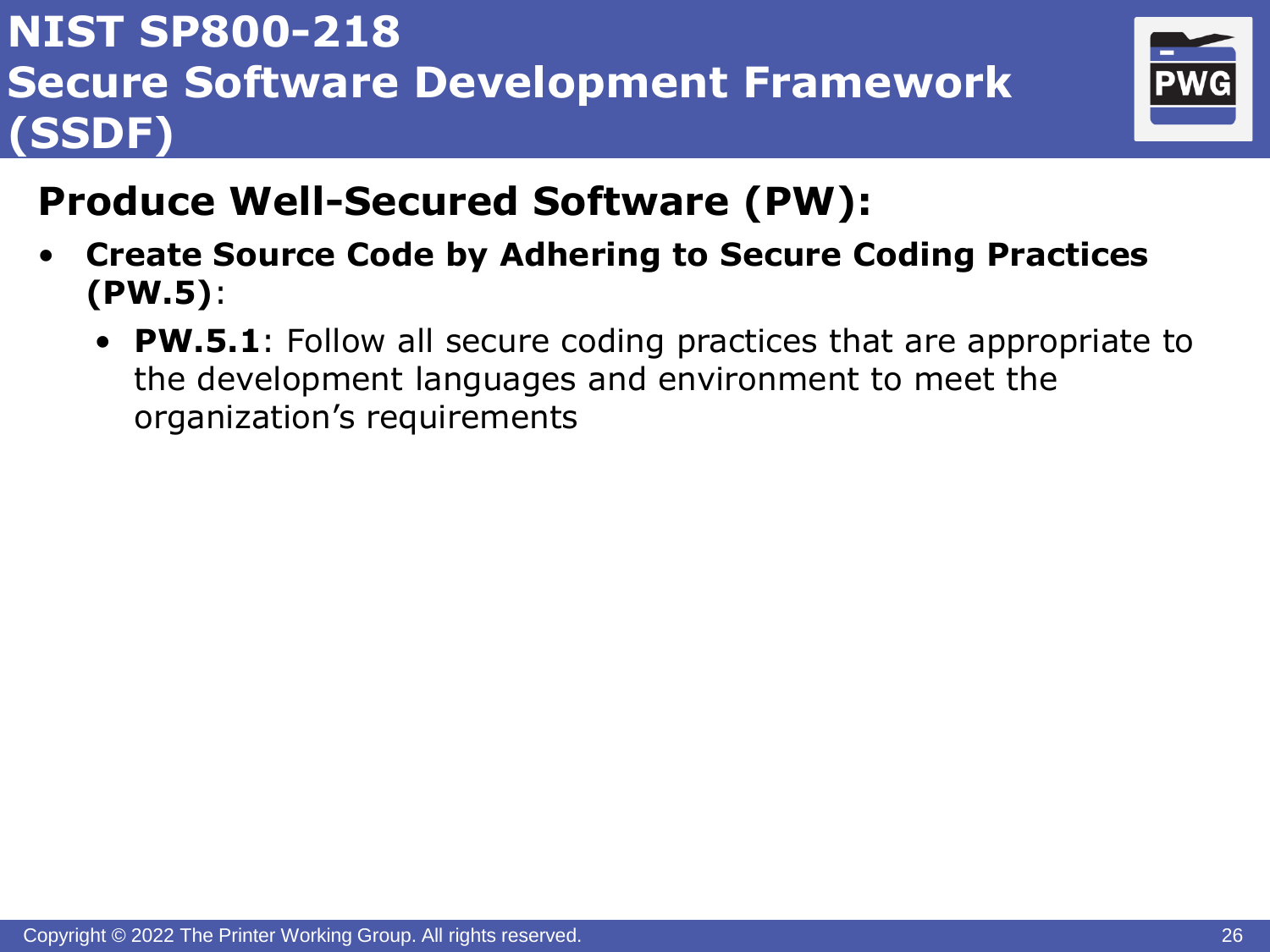

- **Configure the Compilation, Interpreter, and Build Processes to Improve Executable Security (PW.6)**:
	- **PW.6.1**: Use compiler, interpreter, and build tools that offer features to improve executable security
	- **PW.6.2**: Determine which compiler, interpreter, and build tool features should be used and how each should be configured, then implement and use the approved configurations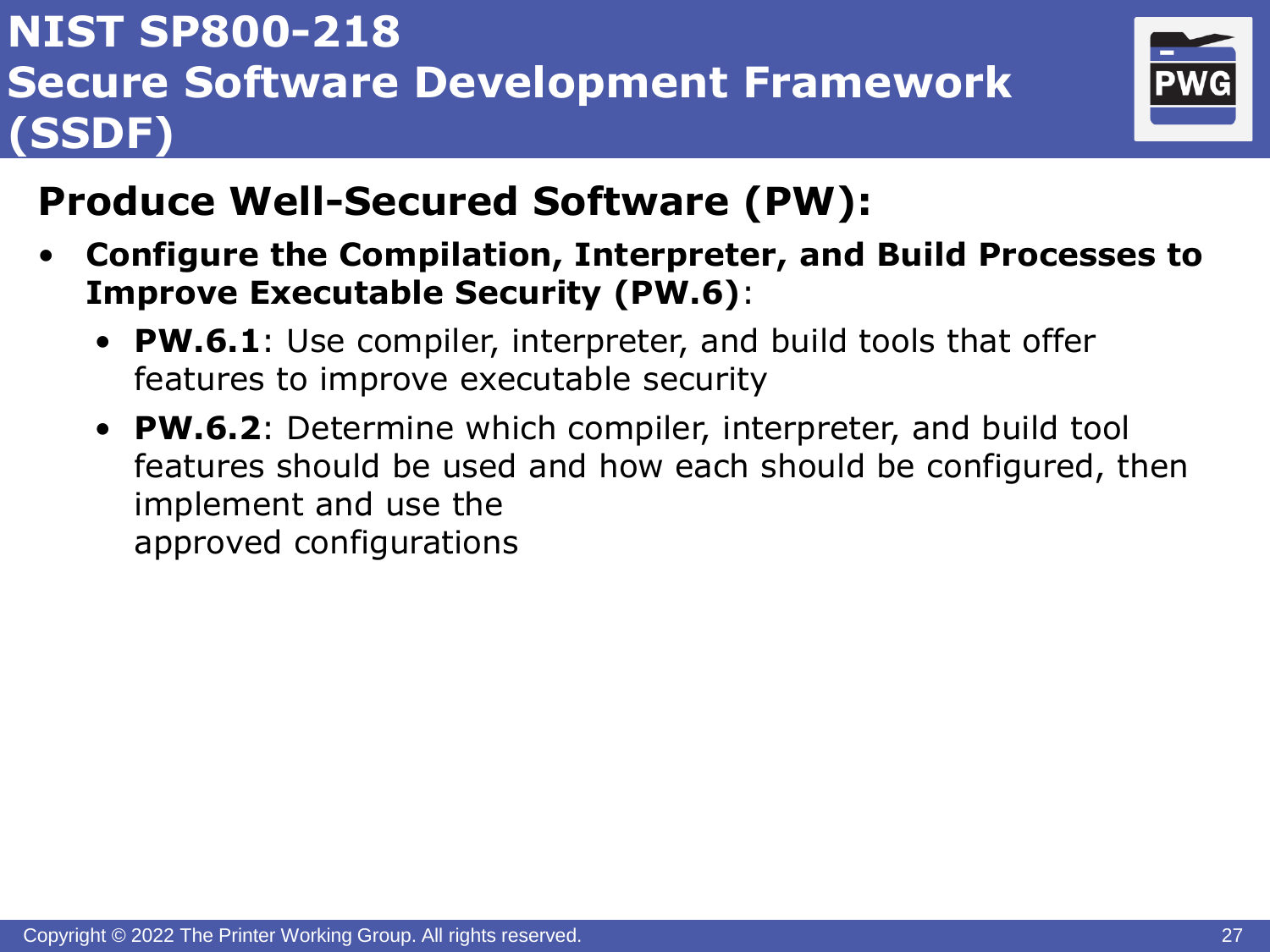

- **Review and/or Analyze Human-Readable Code to Identify Vulnerabilities and Verify Compliance with Security Requirements (PW.7)**:
	- **PW.7.1**: Determine whether code *review* (a person looks directly at the code to find issues) and/or code *analysis* (tools are used to find issues in code, either in a fully automated way or in conjunction with a person) should be used, as defined by the organization
	- **PW.7.2**: Perform the code review and/or code analysis based on the organization's secure coding standards, and record and triage all discovered issues and recommended remediations in the development team's workflow or issue tracking system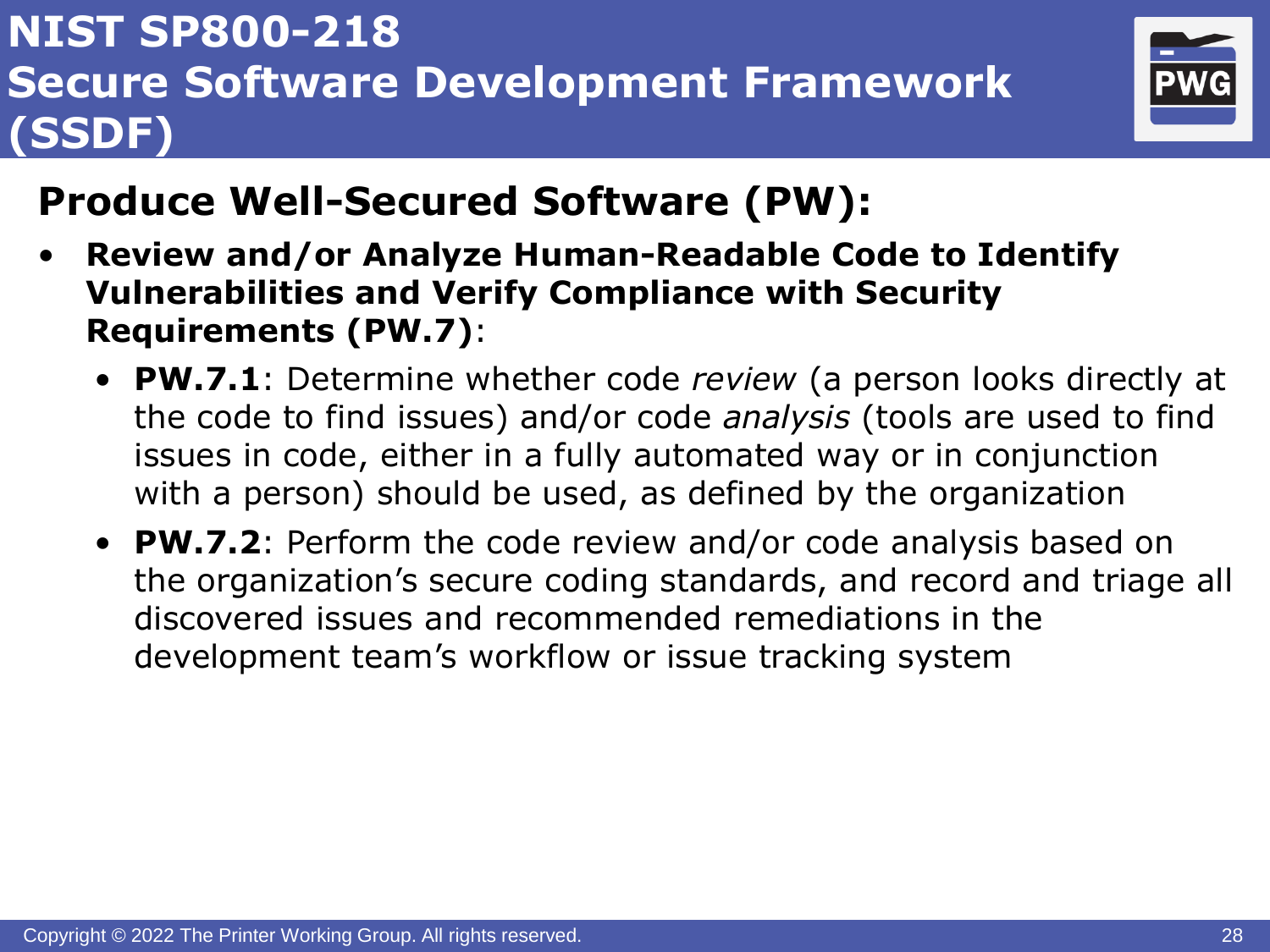

- **Test Executable Code to Identify Vulnerabilities and Verify Compliance with Security Requirements (PW.8)**:
	- **PW.8.1**: Determine whether executable code testing should be performed to find vulnerabilities not identified by previous reviews, analysis, or testing and, if so, which types of testing should be used
	- **PW.8.2**: Scope the testing, design the tests, perform the testing, and document the results, including recording and triaging all discovered issues and recommended remediations in the development team's workflow or issue tracking system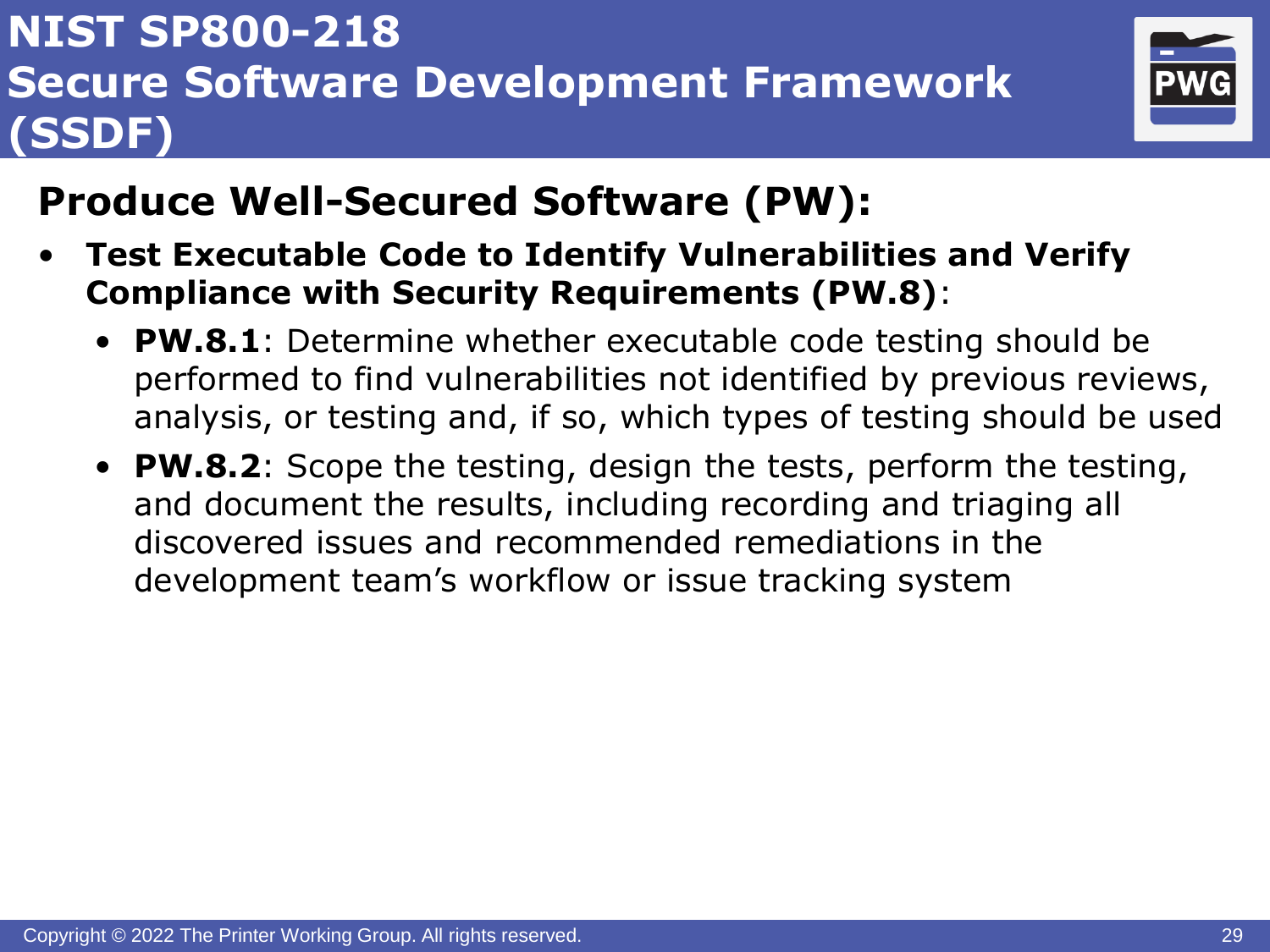

- **Configure Software to Have Secure Settings by Default (PW.9)**:
	- **PW.9.1**: Define a secure baseline by determining how to configure each setting that has an effect on security or a security-related setting so that the default settings are secure and do not weaken the security functions provided by the platform, network infrastructure, or services
	- **PW.9.2**: Implement the default settings (or groups of default settings, if applicable), and document each setting for software administrators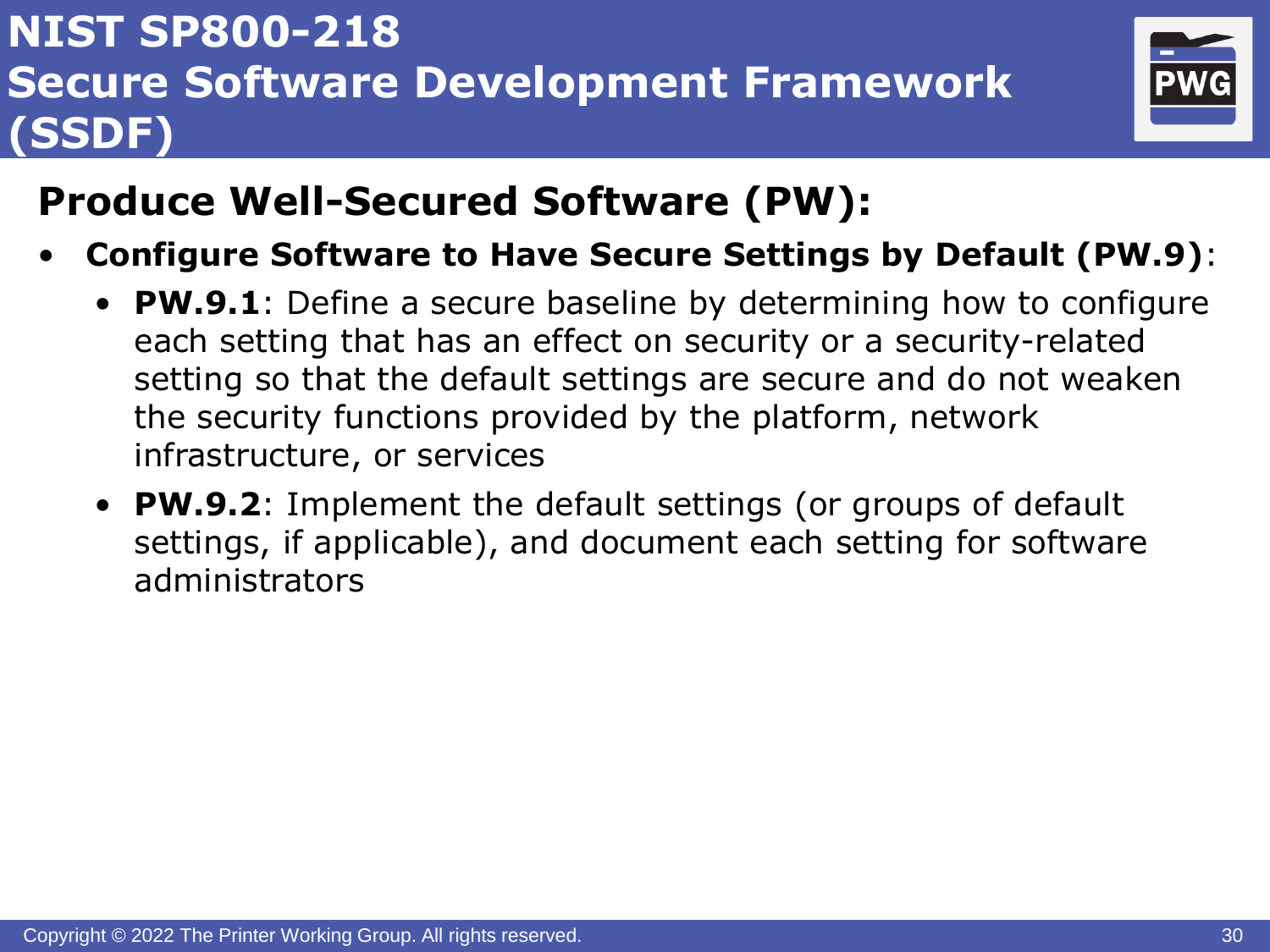

# **Respond to Vulnerabilities (RV):**

- **Identify and Confirm Vulnerabilities on an Ongoing Basis (RV.1)**:
	- **RV.1.1**: Gather information from software acquirers, users, and public sources on potential vulnerabilities in the software and thirdparty components that the software uses, and investigate all credible reports
	- **RV.1.2**: Review, analyze, and/or test the software's code to identify or confirm the presence of previously undetected vulnerabilities
	- **RV.1.3**: Have a policy that addresses vulnerability disclosure and remediation, and implement the roles, responsibilities, and processes needed to support that policy